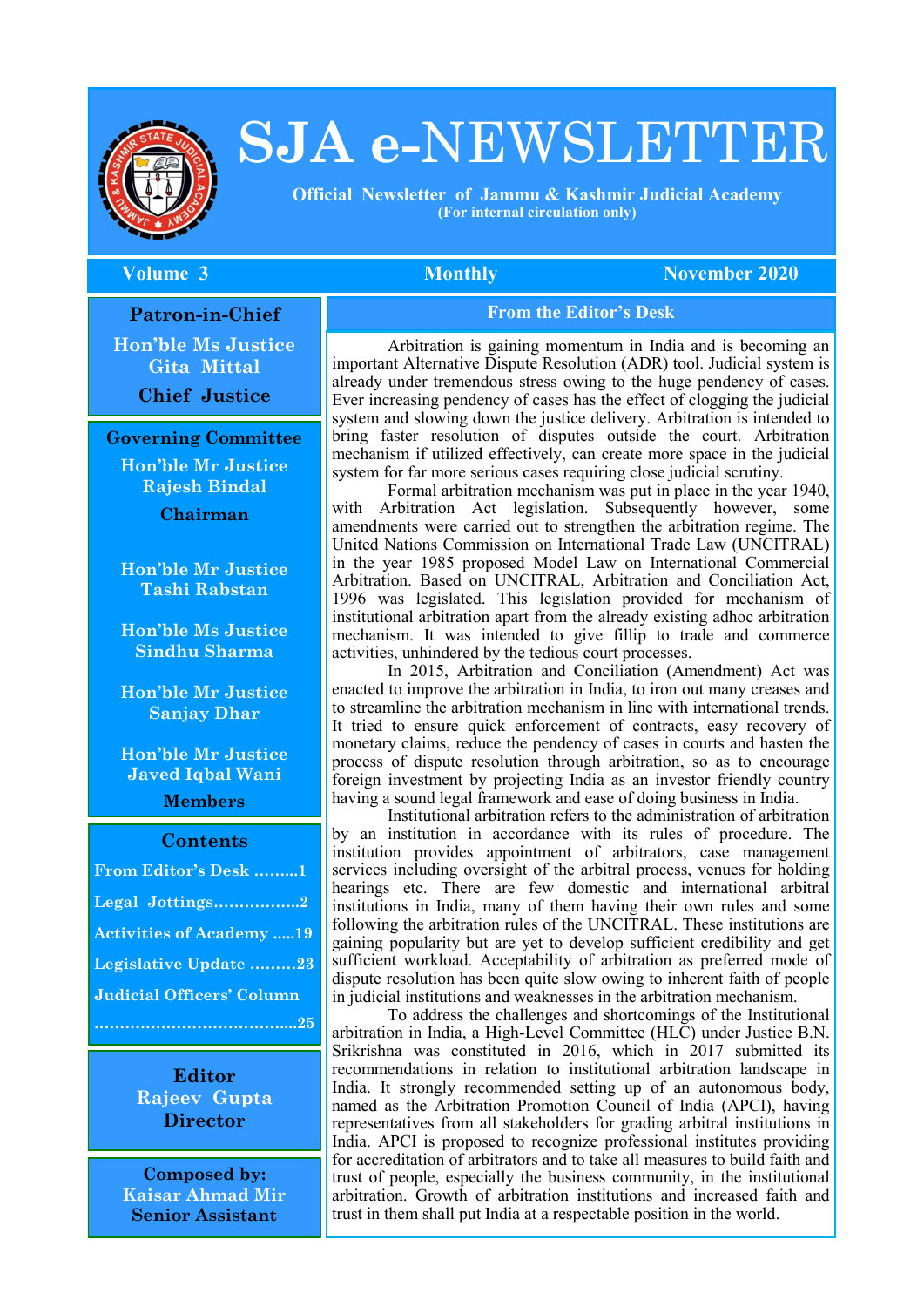# **LEGAL JOTTINGS**

"...while appreciating the existence of the right to peaceful protest against a legislation (keeping in mind the words of Pulitzer Prize winner, Walter Lippmann, who said "In a democracy, the opposition is not only tolerated as constitutional, but must be maintained because it is indispensable"), we have to make it unequivocally clear that public ways and public spaces cannot be occupied in such a manner and that too indefinitely. Democracy and dissent go hand in hand, but then the demonstrations expressing dissent have to be in designated places alone.."

#### **Sanjay Kishan Koul, J.** *in Amit Sahni v. Commissioner of Police & Ors., Civil Appeal No. 3282 of 2020, decided on October 07, 2020*

#### **CRIMINAL**

#### **Supreme Court Judgments**

#### **Criminal Appeal No.152 of 2013 Tofan Singh v. State of Punjab Decided on: 29 October 2020**

The Supreme Court in this case held that the officers appointed under Narcotic Drugs and Psychotropic Substances Act are police officers and hence the 'confessional statement' recorded by them in terms of Section 67 is not admissible as per the mandate of Section 25 of the Evidence Act.

The Court was dealing with the following reference made by a two Judges Bench in the year 2013, on the issues:

"Whether the officer investigating the matter under NDPS Act would qualify as a police officer or not?

Whether the statement recorded by the investigation officer under section 67 of the Act can be treated as a confessional statement or not, even if the officer is not treated as a police officer?"

These issues arose in view of law laid down in Kanhaiyalal v. Union of India, where it was held that officer under section 63 cannot be considered as police officers, hence "the bar under sections 24 and 27 of the Evidence Act" cannot be imported. It was also made clear in that case that the statement made by a person "directed to appear before the officer concerned may be relied upon as a 'confessional statement' against such person."

The Court, thus, observed that a confessional statement made in accordance with Section 67 of the NDPS Act does not have any evidentiary value as per Section 25 of the Indian Evidence Act. The Court held that law laid down on the point in Kanhaiyalal v. Union of India is not a good law.

#### **Criminal Appeal No. 699 of 2020 M. Ravindran v. The Intelligence Officer, Directorate of Revenue Intelligence Decided on: 26 October 2020**

In this case the Court held that the indefeasible right of default bail remains enforceable once the accused has applied for it. During the pendency of bail application, filing of the charge sheet or making of additional complaint will not have any bearing on this right once an application for default bail has been filed. Therefore, an accused cannot be denied default bail on account of delay in deciding his application and cannot be kept in continued detention thereafter.

Once the accused files an application for bail under the Proviso to Section 167(2) he is deemed to have availed of or enforced his right to be released on default bail, accruing after expiry of the stipulated time limit for investigation. Thus, if the accused applies for bail under Section 167 (2), CrPC read with Section 36A (4) NDPS Act upon expiry of 180 days or the extended period, as the case may be, the court must release him on bail forthwith without any delay after getting necessary information from the public prosecutor. Such prompt action will restrict the prosecution from frustrating the legislative mandate to release the accused on bail in case of default by the investigative agency.

If the accused fails to furnish bail and/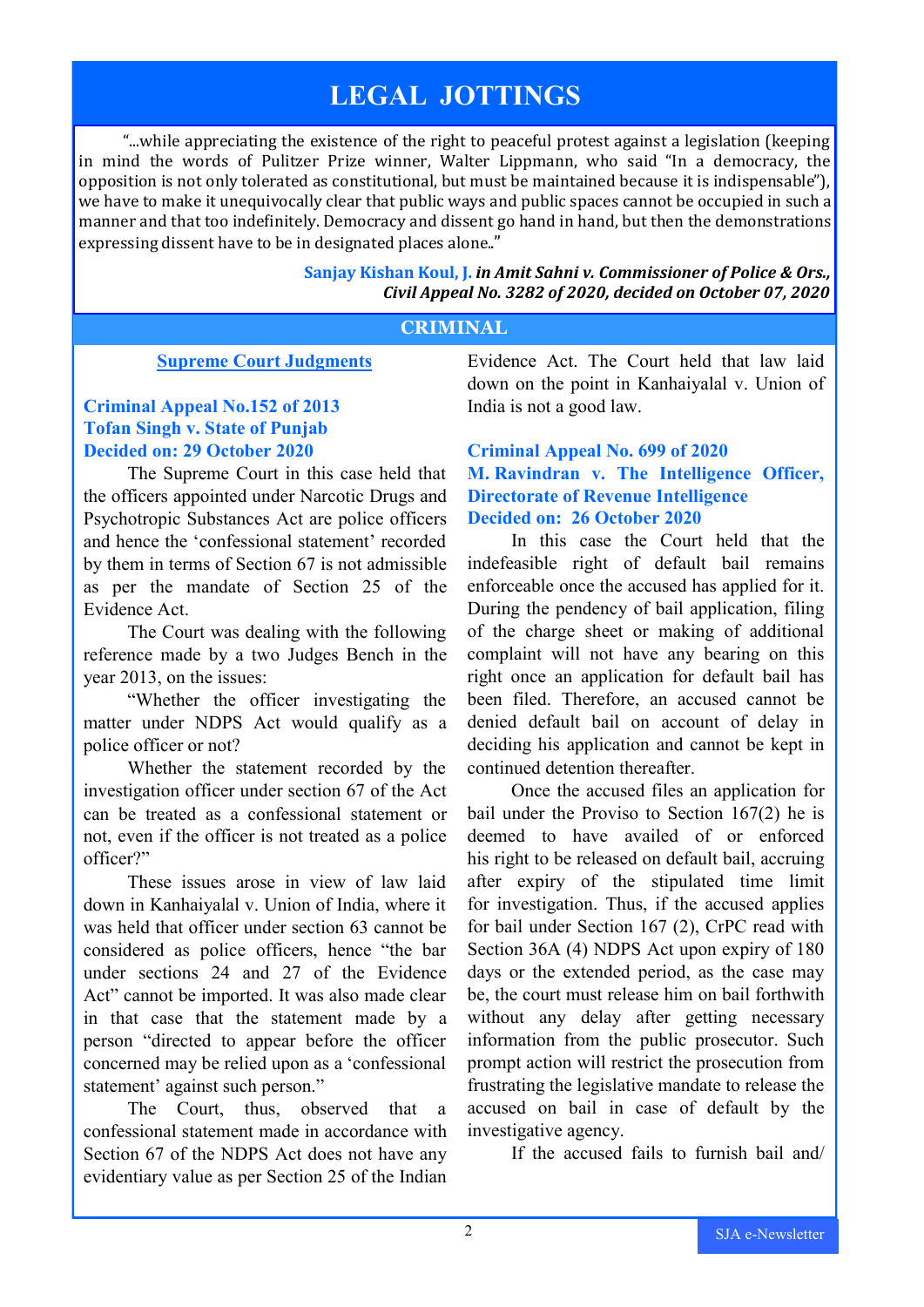or comply with the terms and conditions of the bail order within the time stipulated by the court, his continued detention in custody is valid.

However, the Court further held that this right to default bail would stand extinguished if the accused does not move the court seeking default bail, and the prosecution moves the court with a plea for extension of custody or if it files the charge sheet.

The Court also observed that adjournment of the hearing of a default bail plea deliberately would be in violation of the legislative mandate.

#### **Criminal Appeal Nos. 2187-88 of 2011 Raveen Kumar v. State of Himachal Pradesh Decided on: October 26, 2020**

The appellant challenged the judgment of Division Bench of High Court of Himachal Pradesh whereby his acquittal under section 20 of NDPS Act was reversed and was sentenced to undergo 2 years rigorous imprisonment with a fine of Rs.50,000. These appeals raised the following three questions of law:-

a) What is the scope and essence of the High Court's appellate jurisdiction against a judgment of acquittal?

b) What is the extent of reliance upon a document with which the other side was not confronted with during cross-examination?

c) Whether non-examination of independent witnesses vitiates the prosecution case.

Regarding the first question, the Hon'ble Supreme Court observed that it has been settled through a catena of decisions that there is no difference of power, scope, jurisdiction or limitation under CrPC between appeals against judgments of conviction or of acquittal.

Taking note of law laid down in State of UP v. Banne (2009) 4 SCC 271, the Court observed that it has very illustratively listed circumstances where interference of an appellate court against acquittal would be justified. These would include patent error of law, grave miscarriage of justice and perverse findings of fact.

Regarding the second question, the Hon'ble Supreme Court observed that a court should be over-cautious to place reliance on a piece of evidence with which the concerned witness has not been confronted despite an opportunity to do so. The Court relied on the judgment in Sita Ram Bhau Patil v. Ram Chandra Nago Patil (1977) 2 SCC 49, where it was held that even if the admission is proved in accordance with the provisions of the Evidence Act and if it is to be used against the party who has made it, it is sound that if a witness is under cross-examination on oath, he should be given an opportunity, if the documents are to be used against him, to tender his explanation and to clear up the point of ambiguity or dispute.

Regarding the third question, it was held that lack of independent witness is not fatal to the prosecution case. However, in such a situation, there is an additional duty on courts to adopt a greater degree of care while scrutinising the testimonies of the police officers which, if found reliable, can form the basis of a successful conviction.

## **Criminal appeal Nos. 681-682 of 2020 Saravanan v. State represented by the Inspector of Police**

#### **Decided on: October 15, 2020**

In this criminal appeal the question which arose for the consideration of the Supreme Court was, whether while releasing the accused on default bail under Section 167 (2) CrPC can any condition of deposit of amount be imposed on the accused?

The appellant was arrested and remanded to the judicial custody for the offence punishable under Section 420 of IPC. The appellant had filed an application before Judicial Magistrate seeking bail under Section 437 CrPC. Wife of the appellant filed an affidavit before the learned Magistrate and assured to pay Rs. Seven Lakh and the balance amount on next date. Therefore, the learned Magistrate released the appellant on bail on the conditions stated in the said order.

Feeling aggrieved with the order passed by the Magistrate releasing the appellant on bail, the appellant approached the High Court. The High Court dismissed the said application with liberty to the appellant to approach the Magistrate for any modification and observed that, if any modification is required, the same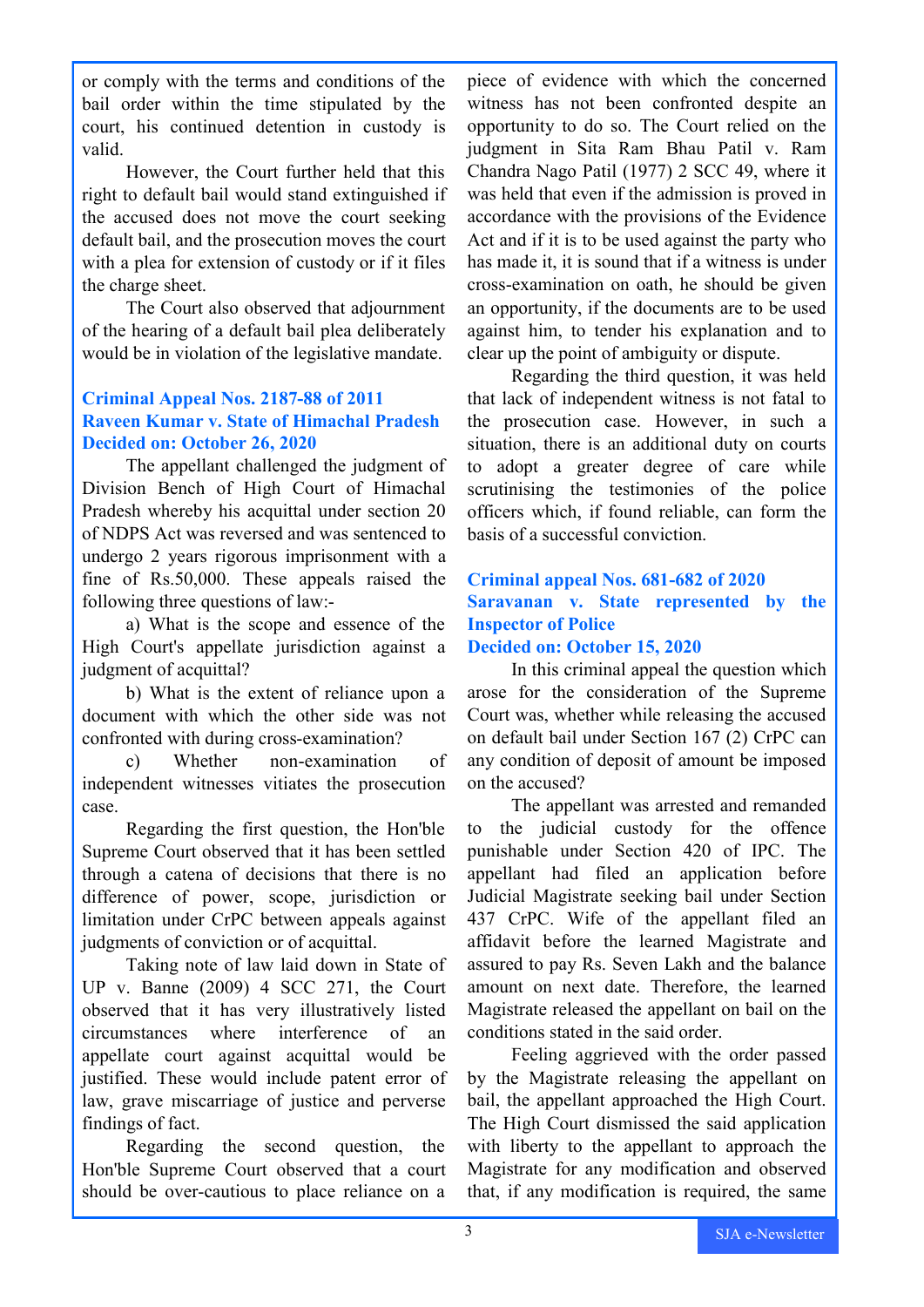may be considered by the Magistrate. The appellant instead filed an application before the Sessions Court to release the appellant on default bail under 167(2) CrPC. The appellant contended that he is inside the jail for more than 101 days and the investigation is not completed, and the police has not filed the final report within the period provided under Section 167 of CrPC. The said application came to be dismissed by the Sessions Court on the ground that earlier when the appellant applied for regular bail and which was allowed on condition to deposit Rs. Seven Lakh in the court and the same has not been complied with, and despite the liberty reserved by the High Court to approach the Magistrate for modification of the conditions, the appellant has filed an application for default bail under Section 167(2) CrPC.

The Hon'ble Supreme Court referred to the catena of decisions and more particularly in the case of Rakesh Kumar Paul v. State of Assam (2017) 15 SCC 67, where it was held that if investigation is not completed within 60 or 90 days as the case may be, and no charge sheet is filed by 60th of 90th day, accused gets an "indefeasible right" to default bail and the accused becomes entitled to default bail once the accused applies for the default bail and furnish bail. Therefore, the only requirement for getting the default bail under section 167 (2) CrPC is that the accused is in jail for the more than 60 or 90 days, as the case may be, and within 60 or 90 days, as the case may be, and no charge sheet is filed by the by 60th of 90th day and the accused applies for default bail. No other condition of the alleged amount involved can be imposed. Imposing such conditions while releasing the accused on default bail would frustrate the very object and purpose of the default bail under section 167(2) CrPC. The Supreme Court observed that the circumstances while considering the regular bail application under section 437 CRPC are different, while considering the application for default/ statutory bail. Under the circumstances the condition imposed by the High Court to deposit Rs. Eight Lakh while releasing the appellant on default bail is unsustainable.

#### **Amar Singh v. The State (NCT of Delhi) Decided on: October 12, 2020**

The above two appeals are directed against the impugned judgment and order passed by the High Court dismissing the criminal appeal filed by the appellants challenging the order of conviction against them whereby the appellants were convicted under Section 302 IPC r/w Section 34 IPC. One of the accused– appellant, Inderjeet Singh, was also held guilty and convicted under Section 27 of the Arms Act and was sentenced to undergo imprisonment for life and a fine of Rs.5000/-, in default of payment to undergo Simple Imprisonment for 3 months.

The Court observed that normally minor lapses on the part of the investigating officer should not come in the way of accepting eye witness account, if otherwise reliable. But in the circumstances of the case at hands where the conduct of sole eye witness is unnatural and there are various surrounding circumstances which make his presence at the site of incident doubtful, such a lapse on the part of the investigating officer assumed significance and is not liable to be ignored. Since there are inherent improbabilities in the prosecution story and the conduct of eye witness is inconsistent with ordinary course of human nature it did not think it would be safe to convict the appellants upon the uncorroborated testimony of the sole eye witness.

Thus the Apex Court set aside the impugned orders of the High Court and allowed these appeals as the prosecution has miserably failed to prove the guilt of the accused beyond doubt giving the appellants the benefit of doubt.

#### **Criminal Appeal No. 667 of 2020 Bikramjit Singh v. State Of Punjab Decided on: October 12, 2020**

Appellant, accused of offences under Sections 302, 307, 452, 427, 341, 34 of the Indian Penal Code read with Section 25 of the Arms Act, 1959, Sections 3, 4, 5, 6 of the Explosive Substances Act, 1908 and Section 13 of the Unlawful Activities (Prevention) Act, 1967 was in custody and preferred an application for default bail on expiry of 90 days i.e 21.02.2019 before Sub-divisional Judicial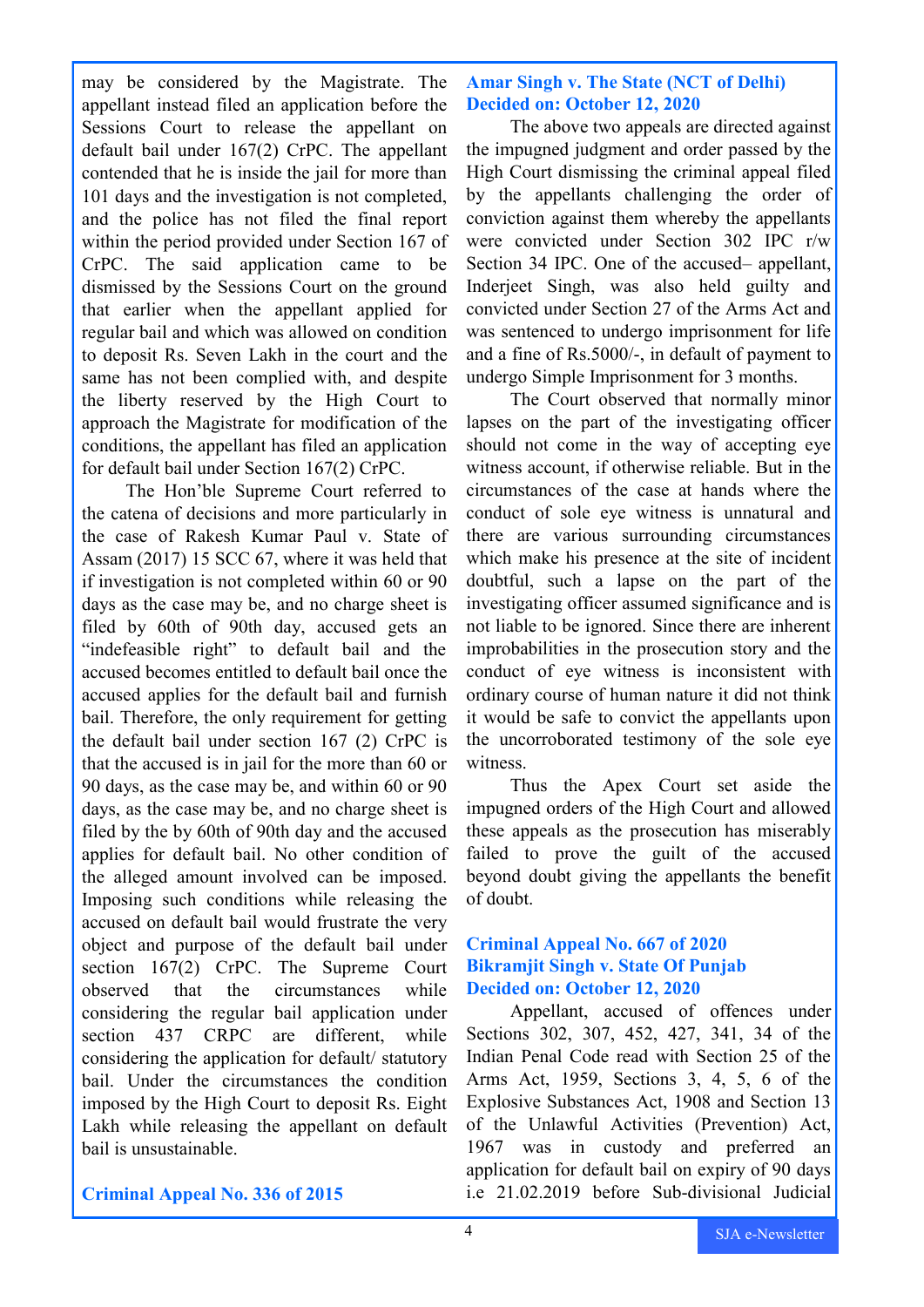Magistrate and on 25.02.2019 the said application came to be dismissed on the ground that the Magistrate by an order dated 13.02.2019 had already extended the time from 90 days to 180 days under section 167 CrPC as amended by UAPA, 1967. Both Orders of Magistrate, dated 13.02.2019 and 25.02.2019, came to be challenged by way of revision petition before Special Court. Order dated 13.02.2019 by virtue of which Magistrate had extended time from 90 days to 180 days was set aside on the premise that in view of the Notification issued by the Government of Punjab, to deal with the cases of Unlawful Activities Act, Court of Session or Court of Additional Session Judge, in every District have been designated to try the said cases, so the application for seeking extension of time for filing challan was not maintainable before Ilaqa Magistrate.

On the next day charge sheet came to be filed and in the meanwhile revision petition challenging order dated 25.02.2019 came to be dismissed on 11.04.2019 on the premise that though the order dated 13.02.2019 has been set aside but the charge sheet in the case has now been filed and hence petitioner has lost his right of bail by way of default under Section 167(2). High Court of Punjab and Haryana after considering Section 167 and various provisions of UAP Act & NIA Act arrived at the conclusion that since investigation in the case is being carried out by State Police, the Magistrate got the power to extend time upto 180 days and dismissed the petition.

Accused approached the Hon'ble Supreme Court challenging the impugned judgment of the High Court on the grounds; firstly, that the exclusive jurisdiction to extend time vested only in the Special Court and not in the Ilaqa Magistrate, despite the fact that it was the State Police agency that investigated these offences and secondly, that the appellant's right to default bail was not extinguished by the filing of the charge sheet.

By allowing the Appeal, the Apex court set aside the judgment of the High Court and held that power to extend time can only be exercised by Special Court/Designated Court constituted for the purpose of trying scheduled offences and as such arrived at the conclusion

that High Court has missed to take notice of Section 22(2) read with Section 13 of the NIA Act. Also, the impugned judgment has missed to take notice of Section 16(1) of the NIA Act which states that a Special Court may take cognizance of any offence without the accused being committed to it for trial, inter alia, upon a police report of such facts. Whether the investigation of scheduled offence is carried out by National Investigation Agency or by State Police, only the Special Courts constituted under Section 13 and 22, respectively, are empowered to try the accused and to carry out other incidental functions. On second ground the Supreme Court placed reliance upon constitution bench judgment in Sanjay Dutt v. State through CBI (1994) 5 SCC 410 and held that subsequent filling of charge sheet does not extinguish the indefeasible right of accused who applies for default bail.

#### **Criminal Appeal No. 316 of 2011 Karulal & Ors. v. The State of Madhya Pradesh**

#### **Decided on: October 09, 2020**

The present Criminal Appeal has been filed by the accused persons against the judgment and order dated 23.6.2009 in Criminal Appeal No.1637 of 1999 whereby, the Madhya Pradesh High Court confirmed the conviction of the appellants ordered by the trial court under Section 148, 302 read with Section 149 of the Indian Penal Code, 1860. The High Court found consistency in the testimony of the eyewitnesses and noted that the injuries attributed by the eyewitnesses to the accused, is corroborated by the medical evidence. It was then held by the High Court that there is no infirmity in the judgment of conviction rendered by the trial court and the appeal against conviction was accordingly dismissed.

The main point of law which came up for consideration before the Hon'ble Supreme Court was related to the evidentiary value of the related eye witnesses.

Hon'ble Supreme Court held that that the testimony of the related witness, if found to be truthful, can form basis for conviction if it substantially supports material particulars. Hon'ble Supreme Court while commenting on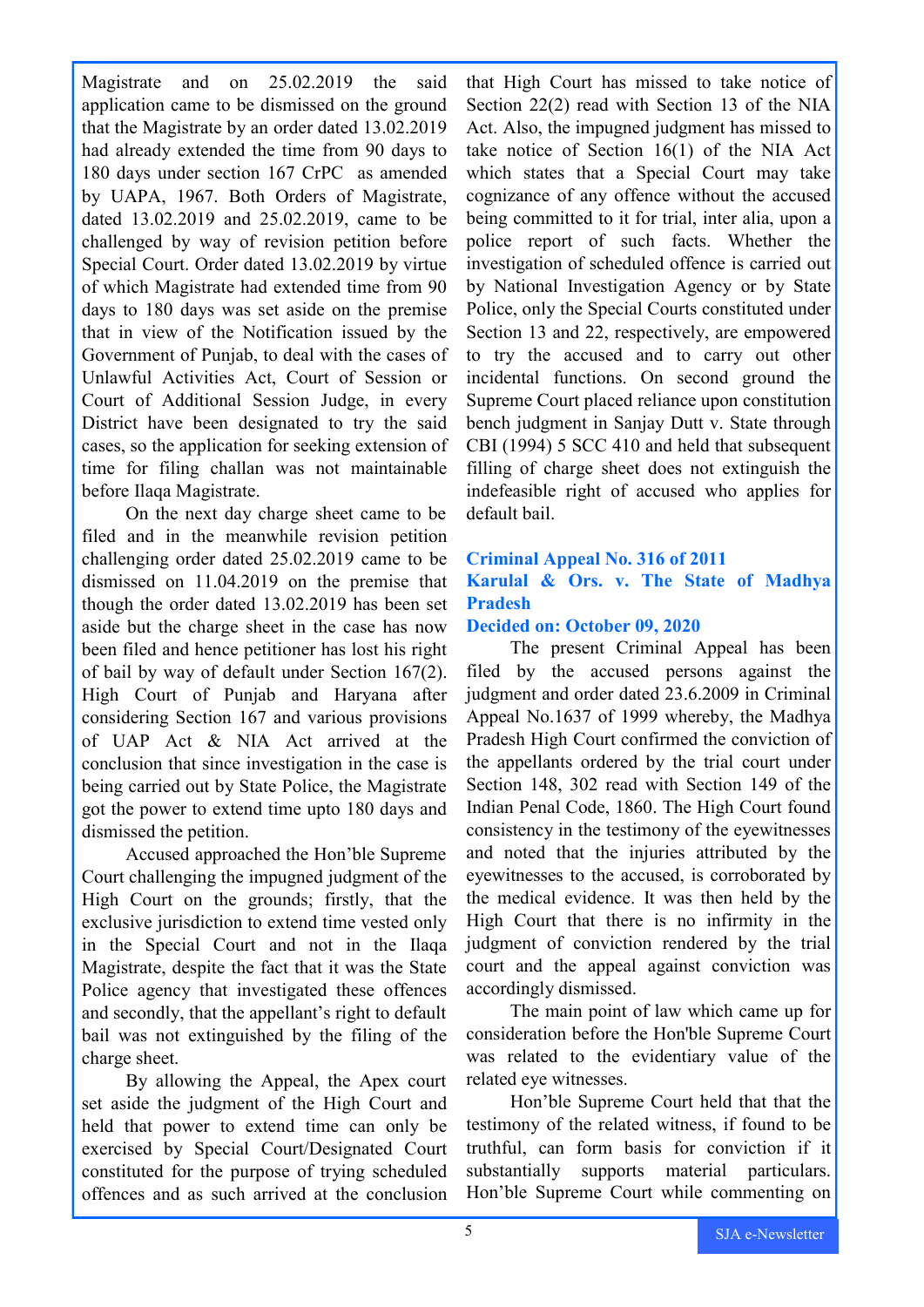the aspect related to the evidentiary value of a related witness relied upon the observation of Justice Vivian Bose in Dalip Singh & Ors. v. State of Punjab (AIR 1953 SC 364),

"….We are unable to agree with the learned Judges of the High Court that the testimony of the two eye-witnesses requires corroboration. If the foundation for such an observation is based on the fact that the witnesses are women and that the fate of seven men hangs on their testimony, we know of no such rule. If it is grounded on the reason that they are closely related to the deceased we are unable to concur. This is a fallacy common to many criminal cases and one which another Bench of this Court endeavoured to dispel in Rameshwar v. The State of Rajasthan. We find, however, that it unfortunately still persists, if not in the judgments of the Courts, at any rate in the arguments of counsel.,"

"…A witness is normally to be considered independent unless he or she springs from sources which are likely to be tainted and that usually means unless the witness has cause such as enmity against the accused, to wish to implicate him falsely. Ordinarily, a close relative would be the last to screen the real culprit and falsely implicate an innocent person……."

Hon'ble Supreme Court further held that in any case, being related to the deceased does not necessarily mean that they will falsely implicate innocent persons. In this context, it was appropriately observed by Justice H.R. Khanna in State of Uttar Pradesh v. Samman Dass, (1972) 3 SCC 201 -

"It is well known that the close relatives of a murdered person are most reluctant to spare the real assailant and falsely involve another person in place of the assailant….."

Again in a later decision of this Court in Khurshid Ahmed v. State of Jammu and Kashmir (2018) 7 SCC 429, Justice N.V. Ramana on the issue of evidence of a related witness was justified in declaring that:

"There is no proposition in law that relatives are to be treated as untruthful witnesses. On the contrary, reason has to be shown when a plea of partiality is raised to show that the witnesses had reason to shield actual

culprit and falsely implicate the accused."

Hon'ble Supreme Court thus, relied on number of the precedents and observations that make it amply clear that being related to the deceased does not necessarily mean that they will falsely implicate innocent persons.

Regarding the issue related to the old enmity being the cause for implicating the accused. Hon'ble Court held that if the witnesses are otherwise trustworthy, past enmity by itself will not discredit any testimony. In fact the history of bad blood gives a clear motive for the crime. On this issue, Hon'ble Court relied upon the observation of Justice Faizan Uddin in Sushil & Ors. v. State of U.P. (1995) Supp 1 SCC 363, where the learned Judge correctly observed:

"….It goes without saying that enmity is a double-edged weapon which cuts both ways. It may constitute a motive for the commission of the crime and at the same time it may also provide a motive for false implication. In the present case there is evidence to establish motive and when the prosecution adduced positive evidence showing the direct involvement of the accused in the crime, motive assumes importance. The evidence of interested witnesses and those who are related to the deceased cannot be thrown out simply for that reason. But if after applying the rule of caution their evidence is found to be reliable and corroborated by independent evidence there is no reason to discard their evidence but it has to be accepted as reliable…………."

Moreover, the prosecution case need not to fail merely on the fact that few of the witnesses turn out to be hostile. If there are enough material evidence and trustworthy testimonies which clearly support the case against the accused and the prosecution need not to fail on this count alone. Some witness may not support the prosecution story for their own reasons and in such situation, it is necessary for the court to determine whether the other available evidence comprehensively proves the charge. In this case, it is seen that the prosecution version is cogent and supported by three eyewitnesses who have given a consistent account of the incident. Their testimonies are corroborated by the medical evidence. The trial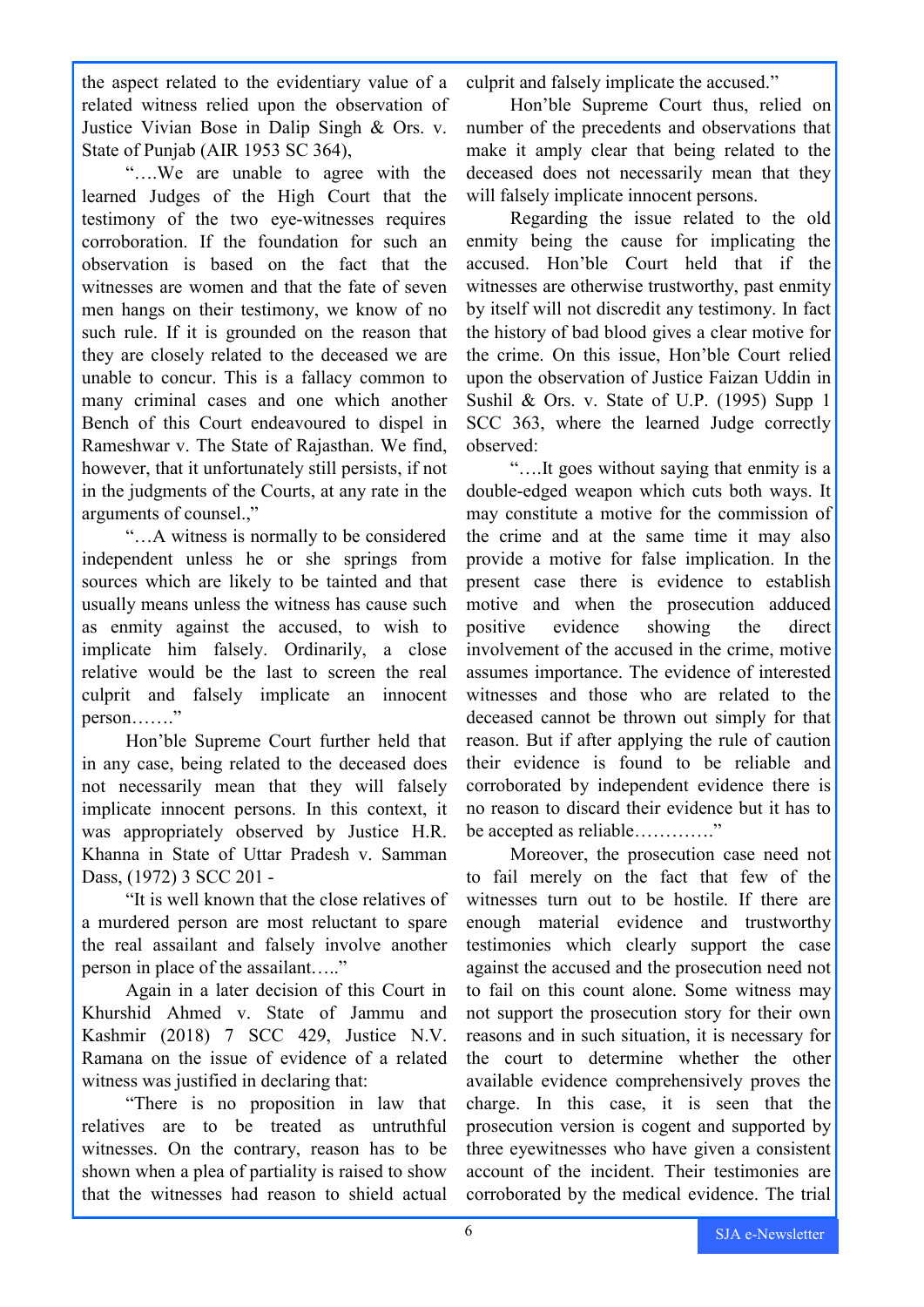judge had elaborately discussed the evidence of both sides and came to a logical conclusion which inspires confidence. The hostile witnesses will not affect the conviction of the appellants.

Hon'ble Supreme Court thus, upheld the conviction of the appellants and dismissed the appeals.

#### **Criminal Appeal No. 660-662 of 2020 Ankita Kailash Khandelwal & Ors. v. State of Maharashtra & Ors. Decided on: October 08, 2020**

These Special Leave Petition arise out of common judgment and order dated 21-2-2020 passed by High Court of Judicature at Bombay in interim Applications as preferred by the appellants in Criminal Appeal No. 911 of 2019 seeking relaxation of Condition Nos. (iii), (iv) and (v) imposed in terms of the order dated 9th August, 2019 passed by the High Court while granting bail to the appellants. In fact, the appellants were pursuing Post Graduate Degree Course (M.D.) in Topiwala National Medical College, Mumbai and after completion of Two years out of their Three year Course in April, 2019 were working as Residents in B.Y.L. Nair Charity Hospital attached to the Hospital. On 22 -5-2019 Crime Branch registered case against the appellants as per the provisions of Schedule Caste and Schedule Tribe (Prevention of Atrocities), Act 1999 and Section 4 of the Maharashtra Prohibition of Ragging Act, 1999 under Section 306 read with Section 34 vide Crime No. 157 of 2019, on the complaint of mother of Dr. Payal Tadvi that her daughter on account of harassment by the appellants has committed suicide.

After the arrest of the appellants on 29-5- 2019, the investigation was transferred to Crime Branch and case was re-numbered as Crime No. 49 of 2019. Thereafter, Challan was filed against the appellants.

After the rejection of the Bail Application preferred by the appellants by the trial court, the appellants filed Criminal Appeal No. 911 of 2019 before the High Court. The High Court in its order dated 9th August, 2019 taking into consideration the factum of filing of Challan and recording of statement under Section 164 of the Criminal Procedure Code of material witnesses,

granted bail to the appellants with specified conditions; condition (iii) being that appellants shall not leave Mumbai without the permission of the Court and shall report to the office of Crime Branch till framing of charge, condition (iv) being that appellants shall not enter the jurisdiction of Agritada Police Station particularly Topiwala National Medical College (B.Y.L Nair Charity Hospital), condition No. (v) being that the licenses of the appellants issued by Medical Council of India as well as Maharashtra Medical Council shall remain suspended till the conclusion of the trial.

The appellants filed interim applications before the High Court for relaxation of the said conditions and the High Court vide its order dated 21-2-2020 relaxed the Conditions No. (iii) and (v) but maintained Condition No. (iv) as imposed upon the appellants at the time of grant of bail. The Order dated 21-2-2020 passed by High Court to the extent of non relaxation of Condition No. (iv) was subject matter of Special Leave Petition. The appellants relied upon Sumit Mehta v. State (NCT of Delhi) (2013)15 SCC 570 and Kunar Kumar Tiwary alias Kunar Kumar v. State of Bihar & Anr. (2018) 16 SCC 74 that in terms of Section 437 (3) of Criminal Procedure Code, the powers of the court to impose the conditions are there but such conditions cannot be arbitrary, fanciful and extend beyond the ends of the provision. It is further argued that Condition (iv) as imposed is resulting negation of the rights of the appellants to continue their study in the College which amounts to infringement of their rights under Article 21 of the Constitution of India.

The Apex Court while taking the note of Sumit Mehta judgment (supra) held that law presumes an accused to be innocent till guilt is proved and the appellants as presumably innocent persons, are entitled to all the fundamental rights including the right to liberty granted under Article 21 and are entitled to pursue their course of study so long as exercise of such right does not hamper smooth conduct and progress of the prosecution. While allowing the Special Leave Petition, the Apex Court allowed the appellants to enter the college and the hospital to pursue their courses of study with a condition that appellants shall not in any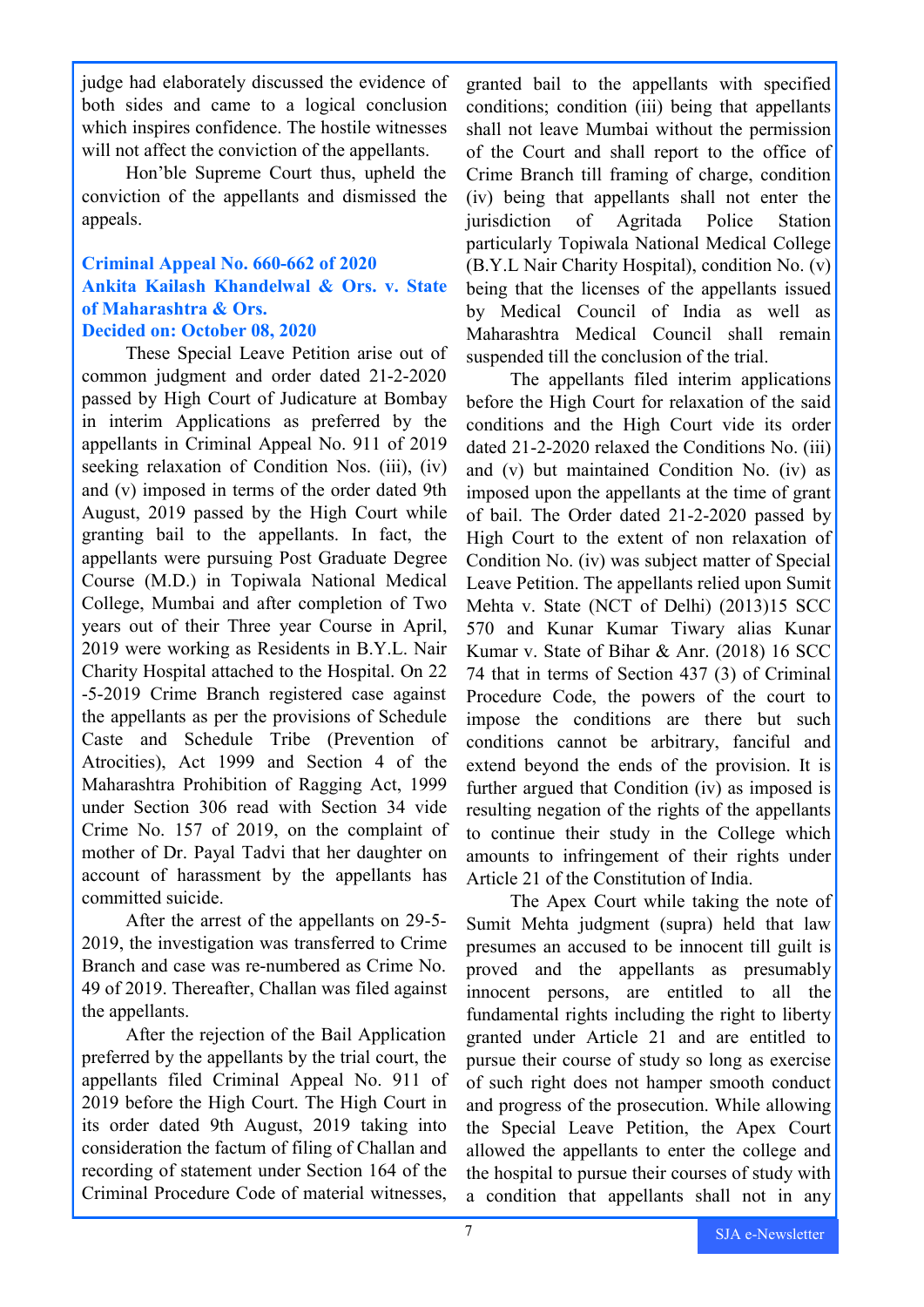manner influence or even attempt to influence any of the witnesses. The appellants shall present themselves on each date the matter gets posted before trial court unless their presence is specifically exempted.

#### **Criminal Appeal No: 659 of 2020 Miss 'A' v. State of Uttar Pradesh & Anr. Decided on: October 08, 2020**

While allowing an appeal the Court held that the right to receive a copy of a statement recorded under Section 164 CrPC will arise only after cognizance is taken and at the stage contemplated by Sections 207 and 208 of the Code and not before.

The Appeal was filed against the order passed by High Court of Judicature at Allahabad in which it had allowed an application and had held the accused was entitled to receive a copy of the statement recorded under Section 164. However the findings of the High Court were overruled by the Supreme Court in this case and held that it is only after taking of the cognizance and issuance of process that the accused is entitled, in terms of Sections 207 and 208 of the Code, to copies of the documents referred to in said provisions. The filing of the charge-sheet by itself, does not entitle an accused to copies of any of the relevant documents including statement under Section 164 of the Code, unless the stages indicated above are undertaken.

The Court held: "Though, a copy of the statement recorded under Section 164 of the Code was made over to the accused, we must set aside the order passed by the High Court and lay down that under no circumstances copies of statements recorded under Section 164 of the Code can be furnished till appropriate orders are passed by the Court after taking cognizance in the matter."

#### **Criminal Appeal No.40 of 2011 Gurcharan Singh v. The State of Punjab Decided on: October 01, 2020**

The present appeal arose from the judgment and order of the High Court of Punjab and Haryana whereunder, the judgment of conviction under section 306 of the Indian Penal Code was upheld. The Apex Court set aside and quashed the conviction under Section 306 IPC

and allowed the appeal.

The Apex Court observed that in order to give a finding of abetment under Section 107 IPC, the accused should instigate a person either by act of omission or commission and only then, a case of abetment is made out. In the present case there is no direct evidence of cruelty against the husband or the in-laws. There is nothing on record to show which particular hope or expectation of the deceased was frustrated by the husband. Evidence is also lacking on willful neglect of the appellant, which led to the suicidal death. Whereas contrary evidence is available to suggest that care and treatment was given to the deceased in the matrimonial home and in the hospital, and during the three years of marriage, there was no instance of maltreatment, attributable to dowry demand. there is nothing to show that the deceased was harassed on this count, in the matrimonial home. In the face of such material, it is difficult to conclude that deceased was pushed to commit suicide by the circumstances or atmosphere created by the appellant.

The Hon'ble Court pointed out that the definition of abetment under 107 IPC makes it clear that whenever a person instigates or intentionally aids by any act or illegal omission, the doing of a thing, a person can be said to have abetted in doing that thing. As in all crimes, mens rea has to be established. To prove the offence of abetment, as specified under Section 107 of the IPC, the state of mind to commit a particular crime must be visible, to determine the culpability. In order to prove mens rea, there has to be something on record to establish or show that the appellant herein had a guilty mind and in furtherance of that state of mind, abetted the suicide of the deceased. The ingredient of mens rea cannot be assumed to be ostensibly present but has to be visible and conspicuous. However, what transpires in the present matter is that both the trial court as well as the High Court never examined whether appellant had the mens rea for the crime, he is held to have committed.

The Court observed that no overt act or illegal omission is seen from the appellant's side and evidence also does not indicate that the deceased faced persistent harassment from her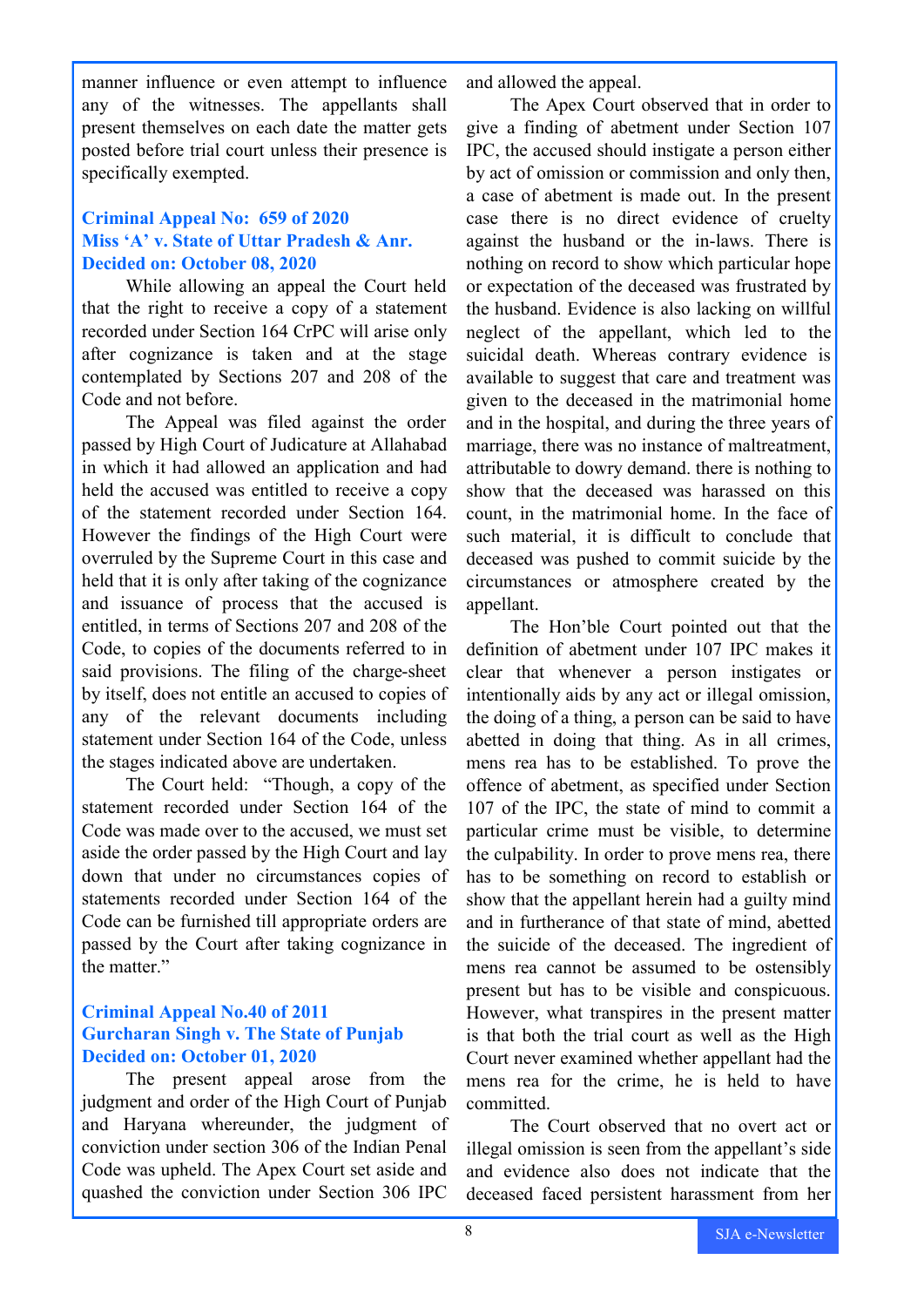husband. Nothing to this effect is testified by the parents or any of the other prosecution witnesses. The trial court and the High Court speculated on the unnatural death and without any evidence concluded only through conjectures, that the appellant is guilty of abetting the suicide of his wife.

In such circumstances, Hon'ble Court observed that the trial court and the High Court erred in concluding that the deceased was driven to commit suicide, by the circumstances or atmosphere in the matrimonial home. This is nothing more than an inference, without any material support. Therefore, the same cannot be the basis for sustaining conviction of the appellant, under section 306 of the IPC and thereby allowed the present appeal by setting aside and quashing the conviction under Section 306 IPC.

#### **Special Leave Petition (Crl) No. 7369 of 2019 Satish @ Sabbe v. The State of Uttar Pradesh Decided on: September 30, 2020**

The petitioners, Vikky and Satish, had been serving life imprisonment for the offence of kidnapping for ransom. Satish's plea for premature release was rejected on the following grounds- first, the crime is heinous, second, petitioner is hardly 53-54 years old and can repeat the crime, third, the informant has serious apprehensions against his release, and fourth, governmental authorities have adversely commented upon his release considering its direct adverse effect on the society. Similarly, for Vikky, on grounds of his age of 43 years, healthy physical condition, apprehensions of the informant, and nature of the crime.

Taking note of these grounds of rejecting the plea for premature release, the Hon'ble Supreme Court observed that the three-factor evaluation of (i) antecedents (ii) conduct during incarceration and (iii) likelihood to abstain from crime, under Section 2 of the UP Prisoners Release on Probation Act, 1938, have been given a complete go-by. The court referred to recent judgments in Shor v. State of Uttar Pradesh, 2020 SCC OnLine SC 626 and Munna v. State of Uttar Pradesh, Order dated 21.08.2020 in WP (Crl) 4 of 2020. Taking note

of their conduct in jail, the Court observed that it is extremely unlikely that the petitioners would commit any act which could shatter or shame their familial dreams.

While directing their release, the Court emphasized the reformative theory. It said that a civilized society cannot be achieved only through punitive attitudes and vindictiveness but equally strong is the foundation of the reformative theory which propounds public harmony, brotherhood, and mutual acceptability. The Court also observed that the length of the sentence or the gravity of the original crime cannot be the sole basis for refusing premature release. Any assessment regarding predilection to commit a crime upon release must be based on antecedents as well as the conduct of the prisoner while in jail, and not merely on his age or apprehensions of the victims and witnesses.

#### **J&K High Court Judgments**

#### **CRM(M) No.330/2020 Taro Devi v. Union Territory of J&K & Anr. Decided on: October 22, 2020**

In the instant case, the petitioner challenged order dated 09.09.2020 passed by the Magistrate, whereby the Magistrate directed SHO concerned to verify the matter and if cognizable offences are made out, to proceed in terms of Section 156(3) of the Code of Criminal Procedure. Hence, the issue before the Hon'ble Court was, whether the Magistrate was justified in directing verification of the matter before registration of the FIR.

Hon'ble Court after taking note of the relevant provisions of the law and ratio laid down by the Supreme Court in Lalita Kumari v. Govt. of UP & Ors., and Priyanka Srivastava & Anr. v. State of UP & Ors, observed that there may be cases in which it may not be appropriate for the Magistrate to directly order registration of FIR keeping in view the facts and circumstances of such cases and there may be appropriate cases where the Magistrate would be well advised to verify the truth and veracity of the allegations. The registration of an FIR against a person has serious consequences, as such, it cannot be done in a routine manner.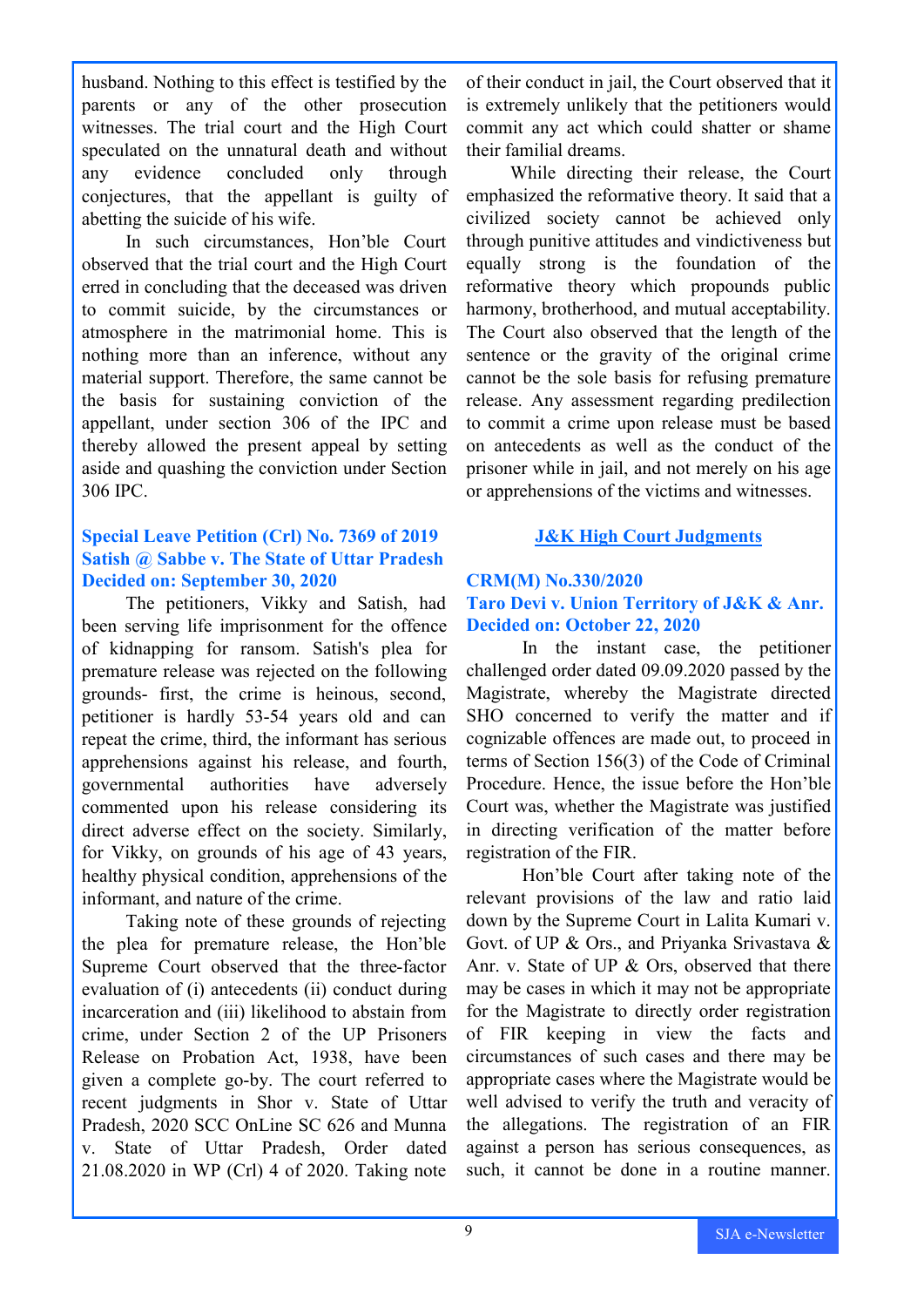Once an FIR is registered, the accused faces the possibility of arrest and all forms of harassment and indignation, which are associated with a criminal prosecution. If a Magistrate in the cases directly orders registration of FIR without verifying the veracity of the allegations and without getting satisfied as to whether or not any cognizable offence is made out, the affected parties will be un-necessarily put to harassment. It is because of these consequences in mind that Magistrates before ordering registration of FIR should look for certain safeguards like filing of an affidavit by the petitioner and verifying the veracity of the allegations. Accordingly, the Court dismissed the petition and held that the impugned order passed by the Magistrate is well -reasoned and based on sound principles of law. The same does not call for any interference from the Court.

#### **CRMC No. 152/2018**

#### **Mohd. Salim Pandith v. State of J&K & Ors Decided on: October 07, 2020**

Petition under Section561-A of J&K CrPC was filed by petitioner seeking quashing of FIR No. 26/2018, registered by P/S Kothibagh, Srinagar for offence under Section 505(1) (b) RPC.

An association of travel agents had filed a complaint that on 03.04.2018, petitioner had published a false news item in daily 'Times of India' titled "Stone pelters in J&K now target tourists, four women injured" with the intention to disrupt peaceful tourist season and to create an atmosphere of threat amongst citizens of the Country. The FIR was registered on basis of this complaint.

Petitioner contended that although police denied the stone pelting incident but in a press briefing, the SP had himself admitted the same. Moreover, he pleaded that he had under a bona fide belief and in good faith reported the incident of stone pelting on tourists. Respondents, on the other hand, claimed that the FIR was lodged upon report lodged by one Ashfaq Sidiq S/o Gh. Mohammad R/o Srinagar, and during investigation of the case, the newspaper (Times of India) issues dated 03.04.2018 and 04.04.2018 were seized and

statements of witnesses under Section 161 were recorded. Hence, the offence alleged is made out against the petitioner. However, the complainant has filed affidavit dated 21.09.2020 seeking closure of case in view of compromise with petitioner.

The Hon'ble Court upon perusal of Section 505(1)(b) of the RPC and the exceptions therein, and case law from Hon'ble Supreme Court in Bilal Ahmad Kaloo v. State of Andhra Pradesh, 1997 (3) Crimes 130 (SC) and Orissa High Court in Kali Charan Mohapatra v. Srinivas Sahu, AIR 1960 Orissa 65, held that unless a publication has been made with an intention to cause fear or alarm whereby a person is induced to commit an offence against the State, the offence under Section 505(1)(b) of RPC is not made out. It was also observed that "reporting of events which a journalist has bona fide reason to believe to be true, can never be an offence. Taking a contrary view would be violative of the right of freedom of speech and expression guaranteed under Article 19(1)(a) of the Constitution of India."

Hon'ble Court exercised its inherent powers under 561-A of J&K CrPC and allowed the petition thereby quashing the impugned FIR.

#### **CRM(M) No.324/2019 Farooq Ahmad Khan v. Mahbooba Khan Decided on: September 30, 2020**

Petitioner had filed application u/s 482 CrPC seeking quashing of order dated 20.11.2019 passed by the Magistrate along with the proceedings initiated against him u/s 488 CrPC and the trial court order dated 04.10.2017 awarding interim maintenance to the respondent. Necessary directions have also been sought by the petitioner in an order passed by the trial court on 10.11.2018 under Section 476 read with Section 195 of the J&K CrPC.

The parties having been married for 39 years were living separately since 2014. Respondent alleged that the husband/petitioner is a retired DC and owns 2 hotels and a school, having income of 10 Lakh per month, and seeks interim maintenance  $(290,000)$  per month on the ground of desertion. Petitioner alleged that the respondent is earning good amount from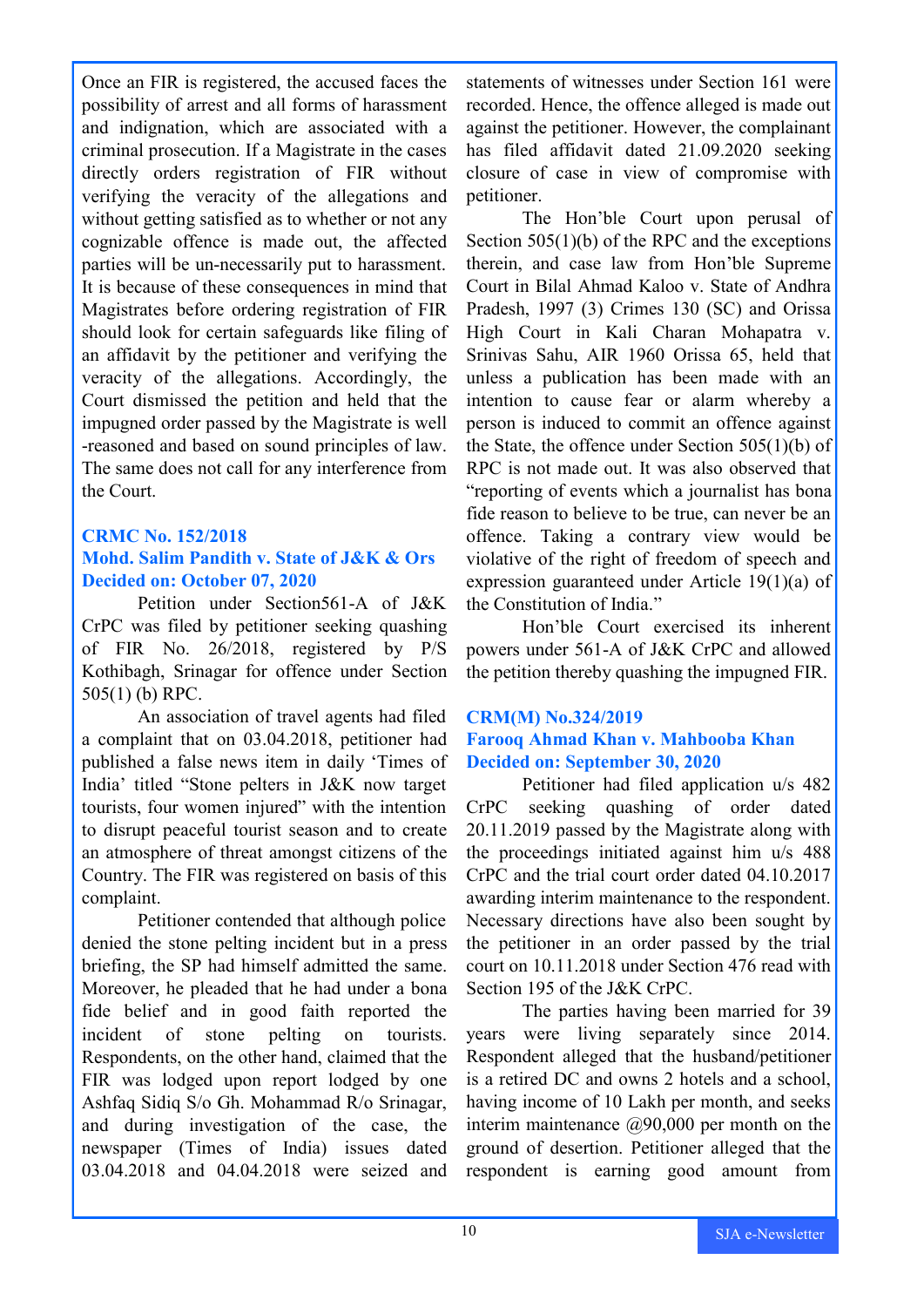managing a hotel and rental income from her flat in Delhi and that the petition is filed just to harass him.

The trial court, vide order dated 04.10.2017, awarded interim maintenance @ 15,000 per month to respondent. The said order was challenged unsuccessfully before the Sessions Court in revision as well as before the High Court u/s 561-A. Upon failure of petitioner to pay the amount of interim maintenance to the respondent on regular basis, the trial court passed an order dated 20.11.2019 directing attachment of his pension and pensionary benefits.

After perusal of records and hearing arguments, the Hon'ble Court refused to interfere with the impugned order of trial court as well as the proceedings u/s 488 CrPC and observed that by frequent filing of such applications, the petitioner is abusing process of the Court which needs to be deprecated.

On the question of attachment of pensionary benefits, the Hon'ble Court after citing provisions of Chapter XXXVI and section 386 of the J&K CrPC, and the judgment of

Supreme Court in the Union of India v. Jyoti Chit Fund & Finance, AIR 1976 SC 1163, held that so long as the pension and pensionary benefits are not actually paid to a pensioner, the same do not become movable property of the pensioner i.e. until credited in the Bank account of the pensioner or paid in cash to him, the said pension and pensionary benefits cannot be attached.

The petition was partly allowed, and the trial court order dated 20.11.2019, was set aside. However, the Court made it clear that the trial Magistrate may enforce the execution of order of interim maintenance including the arrears thereof by directing attachment of the pension and pensionary benefits of the petitioner after the same are credited to his account or are paid to him as also by directing attachment of any other property of the petitioner or by any other mode permissible under law.

 $\alpha$ so

"The need for protecting labour welfare on one hand and combating a public health crisis occasioned by the pandemic on the other may require careful balances. But these balances must accord with the rule of law. A statutory provision which conditions the grant of an exemption on stipulated conditions must be scrupulously observed. It cannot be interpreted to provide a free reign for the State to eliminate provisions promoting dignity and equity in the workplace in the face of novel challenges to the state administration, unless they bear an immediate nexus to ensuring the security of the State against the gravest of threats. "

**Dr. Dhananjaya Y. Chandrachud, J.** *in Gujarat Mazdoor Sabha & Anr. v. State of Gujrat***,**  *Writ Petition (Civil) No. 708 of 2020, decided on October 01, 2020* 

#### **CIVIL**

#### **Supreme Court Judgments**

#### **Civil Appeal No. 3340 of 2020 The State of Rajasthan & Ors. v. Heem Singh Decided on: October 29, 2020**

A police constable, who was tried and acquitted in a murder case, had challenged his dismissal from service after a disciplinary enquiry. The Division Bench of the Rajasthan High Court granted the respondent reinstatement in service with no back wages for the seventeen years that elapsed since his termination. The State had, hence, challenged the reinstatement

before the Supreme Court.

On 13 August 2002, the respondent proceeded on leave and had to report back on duty on 16 August 2002. He failed to do so and eventually reported for work on 19 August 2020. The respondent, along with 2 co-accused was arrested on 9 September 2002, for alleged murder of the informant's brother. The respondent was tried and was acquitted by the Sessions Court on 8 October 2003. Departmental proceedings were also initiated against the respondent on charges of overstaying leave, involvement in murder and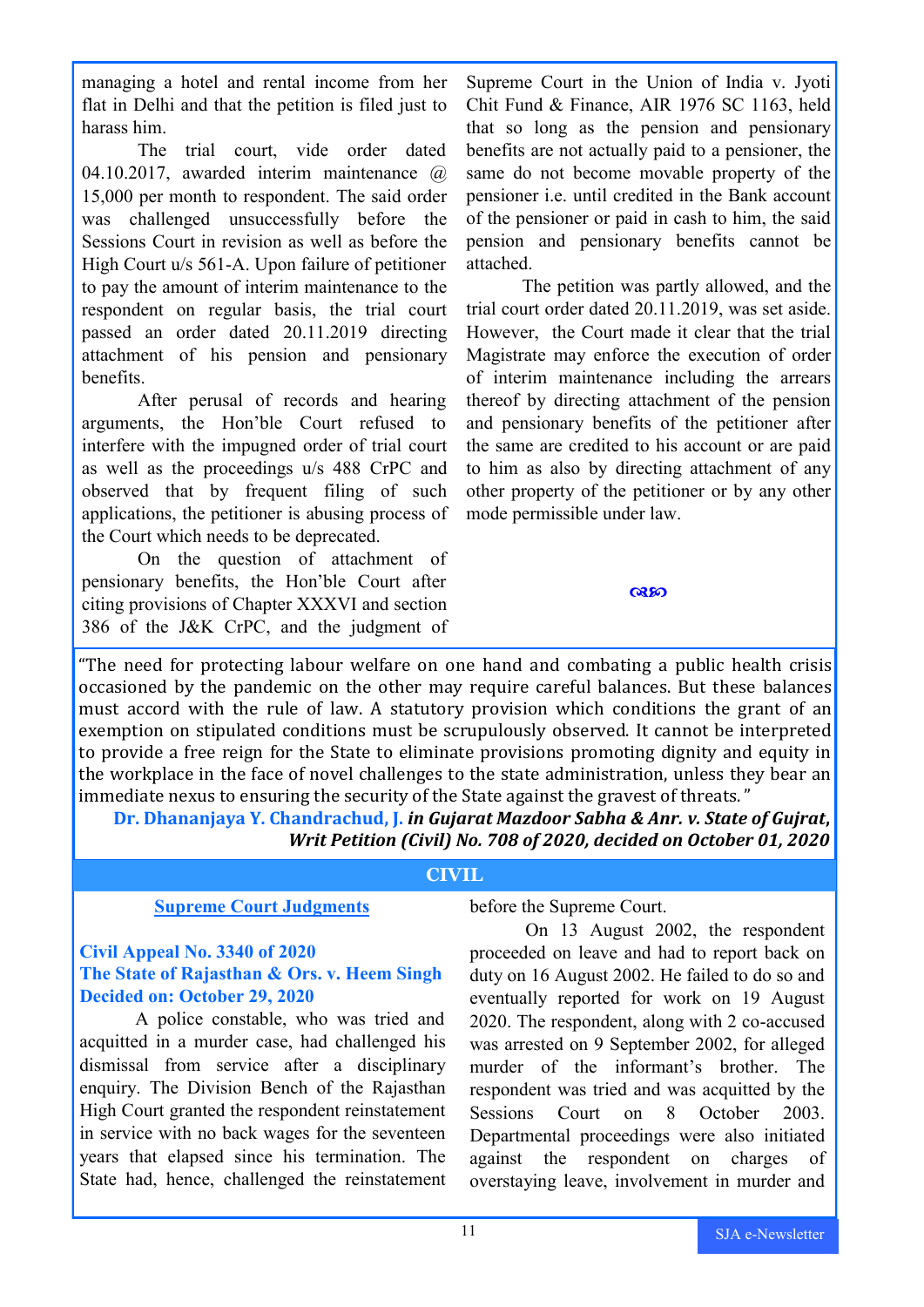getting additional leave by suppressing facts and **Civil Appeal No. 3559/2020** the conduct hurtful to the image of police **Smriti Madan Kansagra v. Perry Kansagra** department. In the finding of the Disciplinary **Decided on: October 28, 2020** enquiry it was noticed that the Court had not completely acquitted the said constable rather transnational custody of minor child, the acquitted by giving him the benefit of doubt.

The Hon'ble Supreme Court observed that there has been an acquittal in a criminal trial on a charge of murder. The judgment of the Sessions Court is a reflection of the vagaries of the administration of criminal justice. The judgment contains a litany of hostile witnesses, and of the star witness resiling from his statements. Our precedents indicate that acquittal in a criminal trial in such circumstances does not conclude a disciplinary enquiry.

The Hon'ble Court referred to the case of Southern Railway Officers Association v. Union of India, where the Court held that an acquittal in a criminal case by itself cannot be a ground for interfering with an order of punishment imposed by the disciplinary authority. The High Court did not say that the said fact had not been taken into consideration. The revisional authority did so. It is now a well-settled principle of law that the order of dismissal can be passed even if the delinquent official had order would also safeguard the interest of the been acquitted of the criminal charge.

Also, the Court noted that in Inspector General of Police v. S. Samuthiram, it was held impaired. The Supreme Court held that mirror that unless the accused has an "honorable orders from foreign courts ensure welfare of acquittal" in their criminal trial, as opposed to an minors. The Court relied on Section 17(3) of the acquittal due to witnesses turning hostile or for Guardians and Wards Act, which requires due technical reasons, the acquittal shall not affect consideration to be given to the wishes of the the decision in the disciplinary proceedings and child if the child is old enough to form an lead to automatic reinstatement.

reinstatement was set aside. In exercise of the child in Chambers during the pendency of the jurisdiction under Article 142 of Constitution, the Court directed cessation from service will notionally take place on the respondent completing minimum qualifying service. The direction of the High Court that the respondent shall not be entitled to back wages was upheld. The retiral dues of the respondent shall be computed and released on petitioners after a delay of 663 days and the this basis within a period of three months. that the wishes.

The appeal was allowed in the above terms. No order as to costs was passed.

While deciding a case involving Supreme Court held that it shall be just and appropriate that the custody of minor child be handed over by his mother to father located in Kenya, provided that the father obtains a 'mirror order' from Kenya. In this case, due consideration was given to preferences and inclinations of child in determining issue of parental custody and hence father was granted the permanent custody of the child and allowed him to shift his son to Kenya. The mother of the child was given access and visitation rights over the child on terms and conditions.

The direction of the Division Bench for that the Court had a personal interaction with the The Court explained that the objective of 'mirror order' is to safeguard the interest of the minor child in transit from one jurisdiction to another, and to ensure that both parents are equally bound in each State. The mirror order is passed to ensure that the courts of the country where the child is being shifted are aware of the arrangements which were made in the country where he had ordinarily been residing. Such an parent who is losing custody, so that the rights of visitation and temporary custody are not intelligible preference. The judgment indicates proceedings, to ascertain his aspirations and

#### **Special Leave Petition (C) No. 9217 of 2020 The State of Madhya Pradesh v. Bheru Lal Decided on: October 15, 2020**

Instant petition was filed by the reason given by the state for delay was, "due to unavailability of documents and process of arranging the documents." The delay was also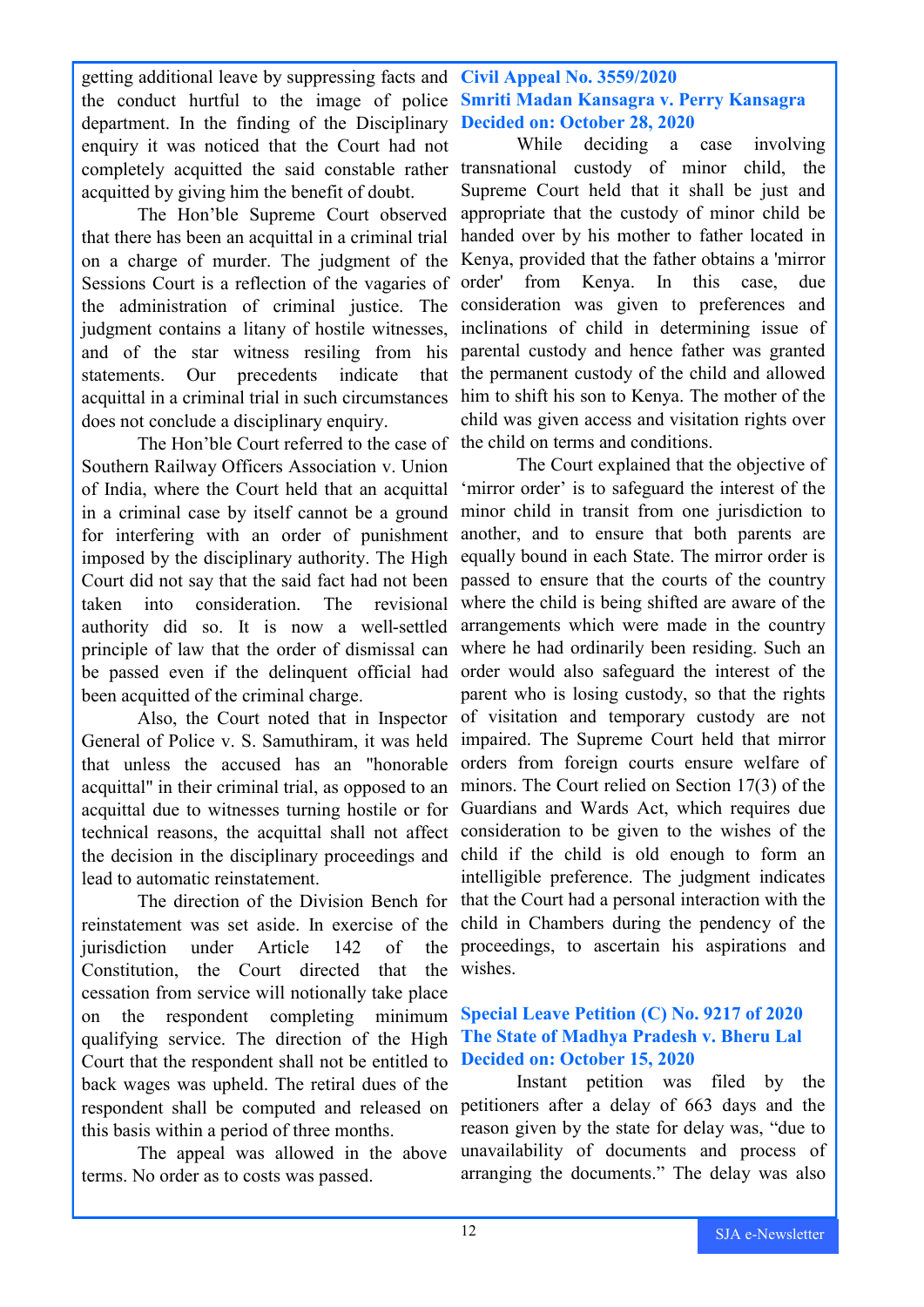attributed to, inadvertent "bureaucratic work".

Hon'ble Supreme Court dismissed the petition as time barred and held that, "Supreme Court of India cannot be a place for the government to walk in when they choose ignoring the period of limitation prescribed."

Hon'ble Court also imposed costs of Rs.25000/- on the petitioner state and held,

"… where there are such inordinate delays that government or state authorities coming before us must pay for wastage of judicial time which has its own value. Such costs can be recovered from the officers responsible."

#### **Civil Appeal No. 3489 of 2020**

**Rajasthan State Road Development and Construction Corporation Ltd. v. Piyush Kant Sharma & Ors.** 

#### **Decided on: October 15, 2020**

In this petition, the appellant feeling aggrieved and dissatisfied with the impugned interim order passed by the High Court of Judicature for Rajasthan in Civil Writ Petition No. 1924 of 2019, wherein the original respondent No. 1, appellant Corporation who was restrained from appointing new set of contractual employees in place of the original writ petitioner, has preferred the present appeal.

After hearing the parties, the Hon'ble supreme Court held that the High Court has committed a grave error in passing such an interim order restraining the appellant Corporation from appointing new set of contractual employees in place of original writ petitioners. No reasons whatsoever have been assigned by the High Court while passing the impugned interim order. The High Court has failed to appreciate and consider the fact that according to the appellant Corporation, there was no regular sanctioned post of Computer Operator in the appellant Corporation and that there was no employer-employee relationship between the original writ petitioner and the appellant Corporation and that the original writ petitioner was an employee appointed by the contractor on contractual basis and worked with the appellant Corporation on contractual basis.

Accordingly, the present appeal was allowed, and the impugned interim order passed by the High Court restraining the appellant Corporation from appointing new set of contractual employees in place of the original writ petitioners was quashed and set aside.

#### **SLP (Civil) Nos: 6787-6788 of 2020 Sri Munraju Gowda P.M. v. Sri Muni Rathna & Ors**

#### **Decided on: October 13, 2020**

The Petitioner filed the special leave petition before the Hon'ble Supreme Court challenging the interim order passed in two interlocutory applications by the High Court.

The Hon'ble Supreme Court observed that "As rightly pointed out by the High Court, the election petitioner cannot be allowed to suddenly wake up to the reality of lack of pleading of material facts related to his rights in terms of Section 101 after more than 18 months of filing of the election petition. The same is also barred by limitation. Therefore, the High Court did the right thing in disallowing the second part of the proposed Para 30(a) and in striking off prayers."

The Hon'ble Supreme Court observed that "Once it is found that neither the original election petition nor the amended election petition contains any pleading of material facts which would enable the High Court to form an opinion in terms of Section 101, there was no alternative for the High Court but to strike off prayer.

The Hon'ble Supreme Court further observed that "There is one more reason why the petitioner cannot succeed. In the elections in question, there were 14 candidates in the fray, including the petitioner herein and the first respondent. {relied on Vishwanath Reddy V/s konappa Rudrappa Nadgouda}.

The Hon'ble Supreme Court held that the order of the High Court does not call for any interference and dismissed the Special Leave Petition.

#### **Civil Appeal No: 3247 of 2020**

#### **Sugandhi (dead) by Lrs. & Anr. v. P. Rajkumar, represented by his power agent, Imam Oli.**

#### **Decided on: October 13, 2020**

Appellants herein are the defendants in the civil suit O.S. No. 257 of 2014 filed before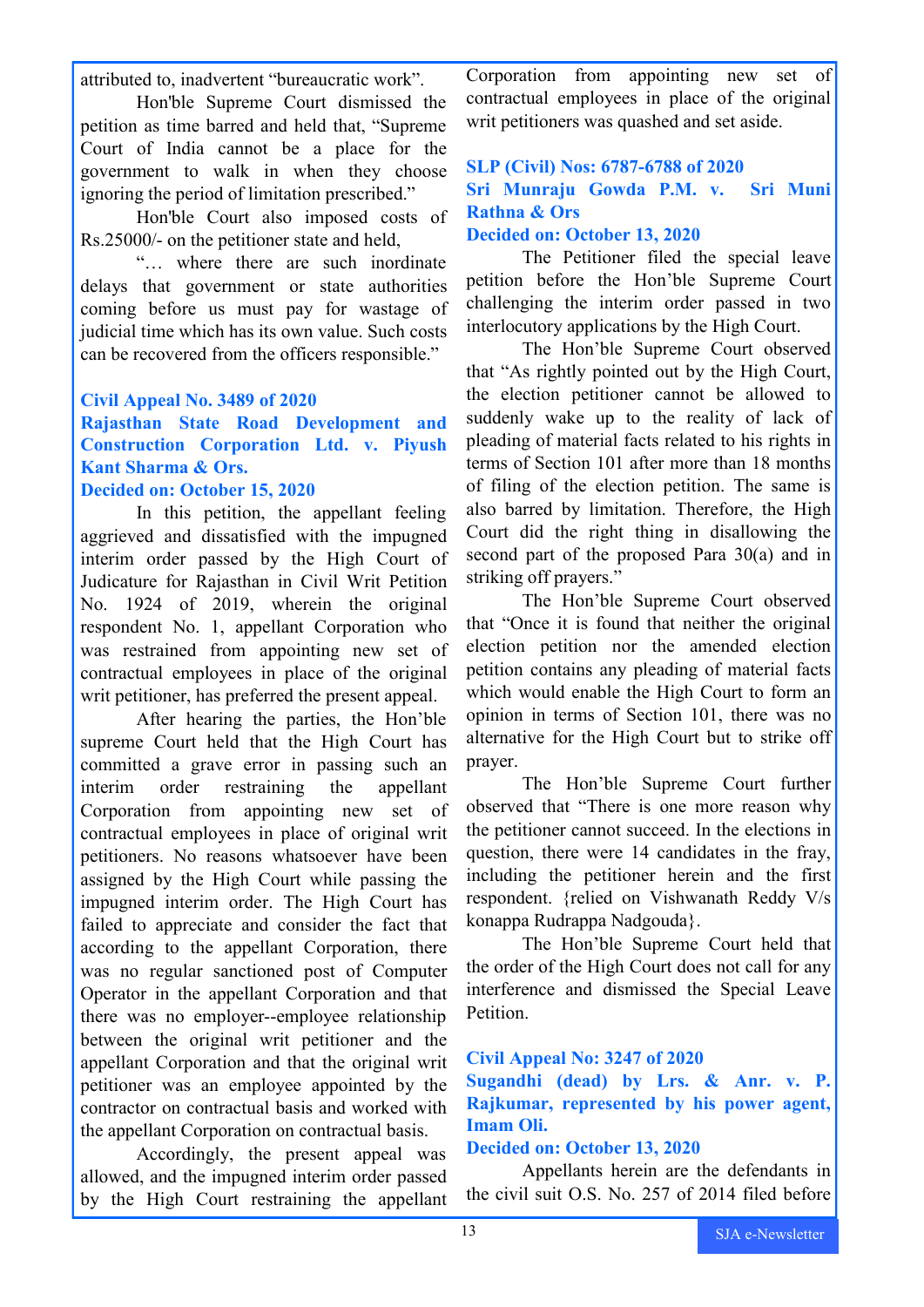the Pr.Sub-Judge, Pudokottai, by the respondent herein (plaintiff) seeking injunction, alleging that the defendants are attempting to grab the suit property. When the suit was posted for defendant's evidence, they moved the application before the trial court under Order 8 rule 1A(3) CPC, seeking leave of the court to produce additional documents which as per them they could not produce earlier with the written statement since they recently had been able to trace the same and had a vital bearing on the case. The said application was dismissed by the trial court, and revision petition against the said dismissal before the High Court also came to be dismissed vide order dated 19.02.2019. Hence the instant appeal before the Supreme Court.

After hearing both the sides, and perusing the relevant provision of law, the Hon'ble Supreme Court said that" as per the law, i.e., sub-rule (3) of Rule 1A of Order 8, a document which is not produced at the time of filing of the written statement , shall not be received in evidence except with the leave of the court. Further Rule (1) of order 13 again makes it mandatory for the parties to produce their original documents before the settlement of issues.

Therefore, Sub-rule(3) provides a second opportunity to the defendant to produce the required documents but with the discretion of the court, and this discretion has to be exercised judiciously, there being no straight jacket formula for it. So, this leave can be granted on showing good cause.

It is often said that procedure is the hand made of justice and the procedural and technical hurdles shall not be allowed to come in the way of doing substantial justice……….We should not forget that litigation is nothing but a journey towards the truth. Therefore Courts should take a lenient view when an application is made for production of documents under Order 8 rule 1A (3) CPC.."

Accordingly, in the instant case the Court held that appellants/defendants had shown cogent reasons for not having produced the said documents earlier since they were recently traced and had a vital bearing on the case, therefore deserve to be taken on record.

The appeal was allowed and the

impugned orders set aside.

#### **Civil Appeal No. 3397 of 2020**

**Branch Manager, Bajaj Allianz Life Insurance Company Ltd and Others v. Dalbir Kaur**

#### **Decided on: October 09, 2020**

Elucidating the law on the contract of insurance, Supreme Court in the present case laid down that a contract of insurance is one of utmost good faith and a proposer who seeks to obtain a policy of life insurance is duty bound to disclose all material facts bearing upon the issue as to whether the insurer would consider it appropriate to assume the risk which is proposed.

Court said that it is with this principle in view that the proposal form requires a specific disclosure of pre-existing ailments, so as to enable the insurer to arrive at a considered decision based on the actuarial risk.

Court was hearing an appeal arising from judgment and order dated 20th March of the National Consumer Disputes Redressal Commission. Factual background of the case, in brief, was that the proposer failed to disclose the vomiting of blood which had taken place barely a month prior to the issuance of the policy of insurance and of the hospitalization which had been occasioned as a consequence. The investigation by the insurer indicated that the assured was suffering from a pre-existing ailment, consequent upon alcohol abuse and that the facts which were in the knowledge of the proposer had not been disclosed.

The respondent had instituted a consumer complaint before the District Consumer Disputes Redressal Forum. The District Forum had allowed the complaint and had directed the appellants to pay the full death claim together with interest. The first appeal was rejected by the State Consumer Disputes Redressal Commission and the revision before the National Consumer Disputes Redressal Commission was also dismissed.

Apex Court disposing off the appeal and setting aside the judgment of the NCDRC held that the judgment of the NCDRC did not lay down the correct principle of law. It observed:

"The medical records which had been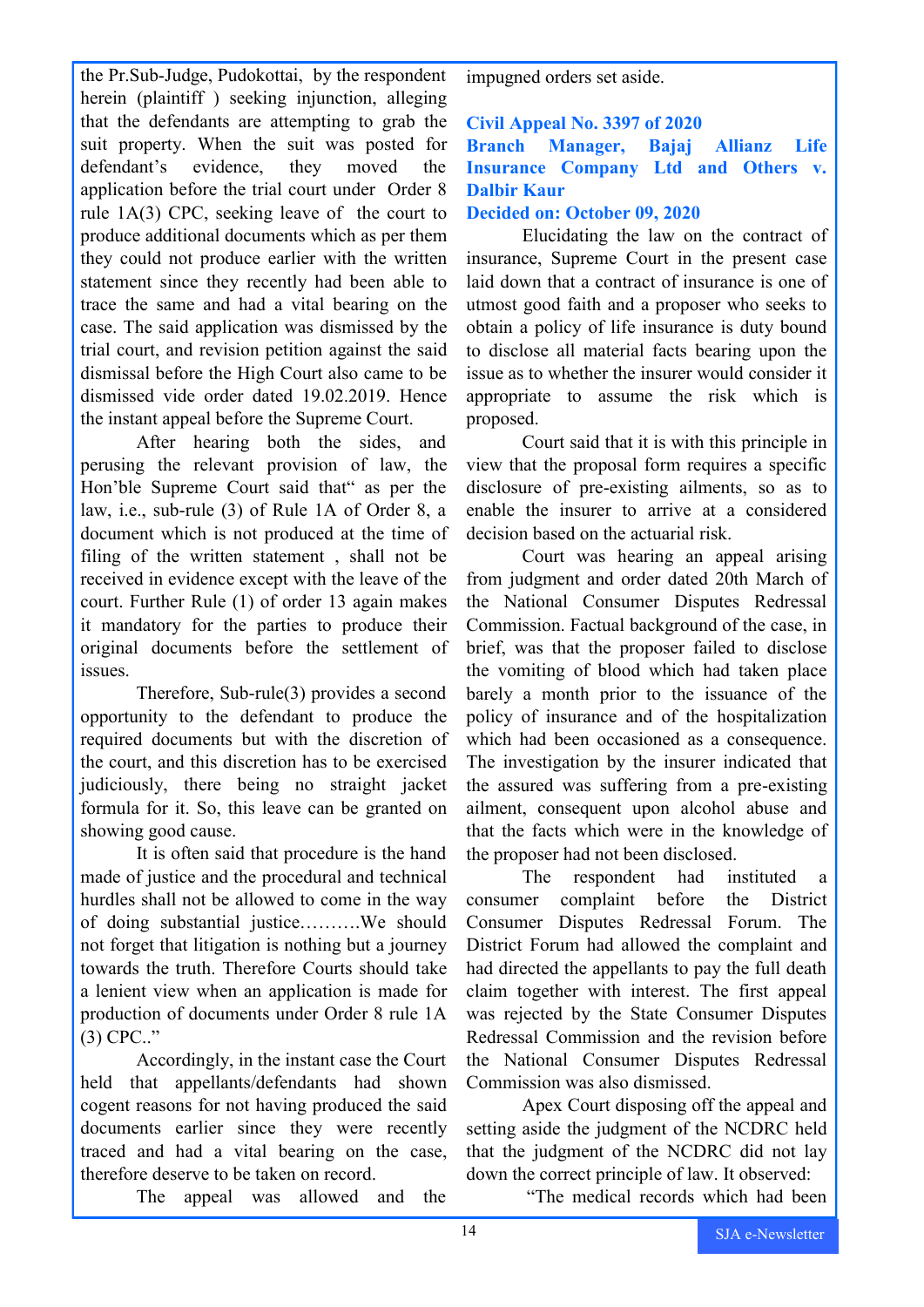obtained during the course of the investigation clearly indicate that the deceased was suffering from a serious pre-existing medical condition which was not disclosed to the insurer. In fact, the deceased was hospitalized to undergo treatment for such condition in proximity to the date of his death, which was also not disclosed in spite of the specific queries relating to any ailment, hospitalization or treatment undergone by the proposer in Column 22 of the policy proposal form."

Court relied on a number of its earlier judgments' from Reliance Life Insurance Co. Ltd. v Rekhaben Nareshbhai Rathod 5 (2019) 6 SCC 175 to Life Insurance Corporation of India v Asha Goel (2001) 2 SCC 160, P.C. Chacko v Chairman, Life Insurance Corporation of India (2008) 1 SCC 321 and Satwant Kaur Sandhu v New India Assurance Company Limited (2009) 8 SCC 316.

However, Court in the present case having regard to the age of the respondent and the death of the assured on whom she was likely to be dependent, utilized its jurisdiction under Article 142 of the Constitution, by directing that no recoveries of the amount which has been paid shall be made from the respondent.

#### **Civil Appeal No. 8980 of 2017 M/S Arun Kumar Kamal Kumar & Ors. v. M/S Selected Marble Home & Ors. Decided on: October 01, 2020**

The present case is an appeal where the appellants have raised question regarding the legality and correctness of the order passed by the Division Bench of Delhi High Court dated 11.2.2010 whereby it dismissed the appeal filed against the judgment of Single Judge of High Court under which it also rejected the objections raised by appellants and declared the award dated 16.03.1998 as the rule of the Court. However, the Division Bench through its impugned judgment lowered the rate of interest from 16% to 9 %p.a. which is applicable on future interest subject to the appellants paying the complete decretal amount to respondents or before 30.06.2010., failing which the award and interest would stand as it is.

The issues involved in the instant case was that –

Whether the appellants are liable to pay any damages to the respondents?

Whether the vacant possession of the premises is to be handover by the appellants to the respondents?

The Supreme Court while dismissing the present appeal reduced the interest rate from 16% p.a. to 9% from the date of Award till this date, subject to appellants paying complete decretal amount to respondents on or before 31.12.2020., failing which the Award along with interest would stand the same.

#### **Civil Appeal No. 8564 Of 2015 State of Madhya Pradesh v. Amit Shrivas Decided on: September 29, 2020**

The appellants in this case approached the Supreme Court against the Division Bench order of the High Court of Madhya Pradesh, wherein the respondent was given the benefit of Compassionate Appointment.

It is pertinent to mention that the only issue which was to be examined was whether the late father of the respondent who admittedly was employed as a work-charged/contingency employee in the Tribal Welfare Department was entitled to the compassionate appointment as per the existing policy on the date of his demise.

The Hon'ble Supreme Court observed that there cannot be any inherent right to compassionate appointment but rather, it is a right based on certain criteria, especially to provide succor to a needy family. This has to be in terms of the applicable policy as existing on the date of demise, unless a subsequent policy is made applicable retrospectively. The Court observed that the impugned order misses the point of distinction between a work-charged employee, a permanent employee, and a regular employee. The late father of the respondent was undoubtedly a work charged employee and it is nobody's case that he has not been paid out of work-charged/contingency fund. He attained the status of a permanent employee on account of having completed 15 years of service, which entitled him to certain benefits including pension and krammonati (promotion). This will, however, not ipso facto give him the status of a regular employee.

The Court referred to the case of Ram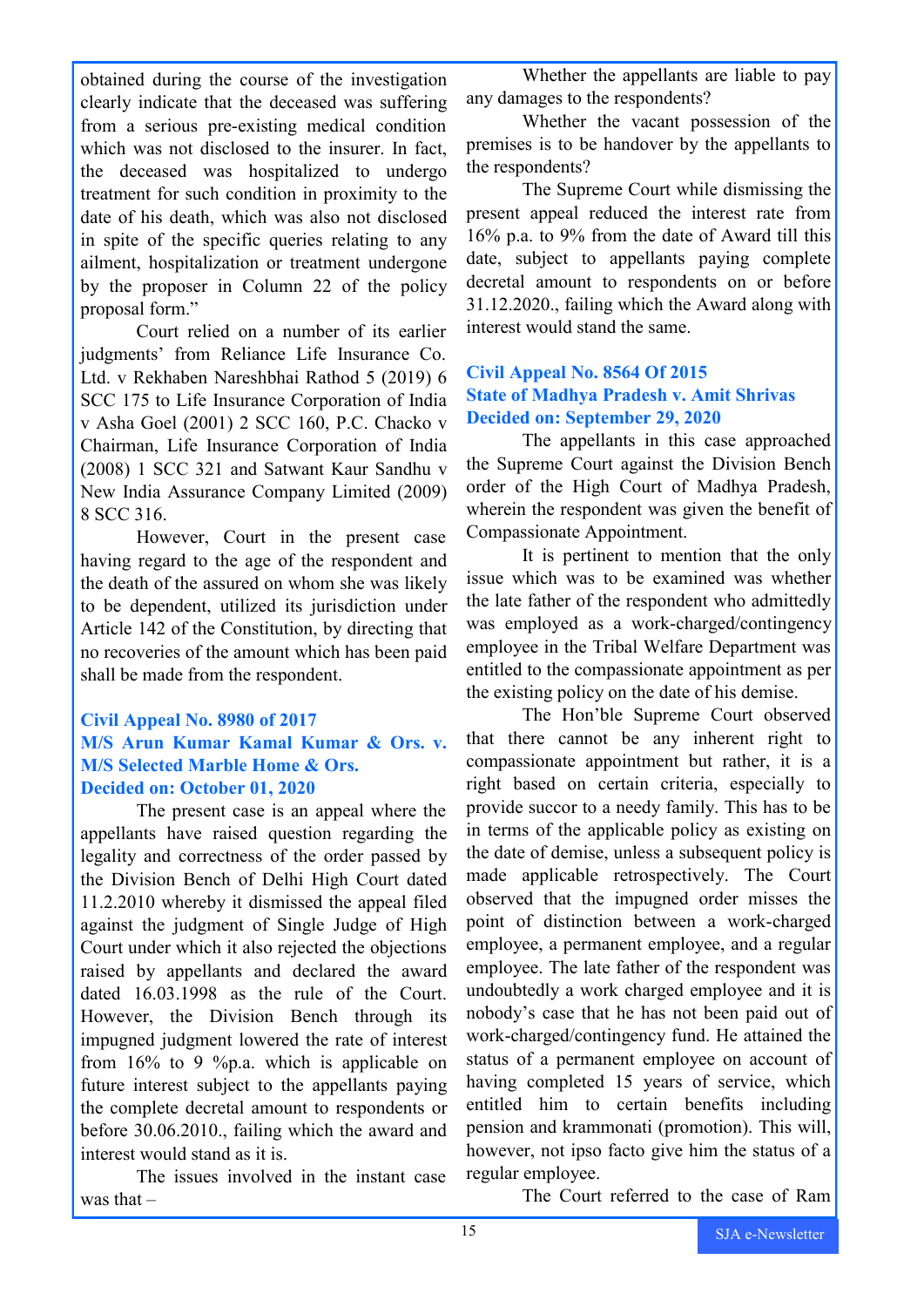Naresh Rawat v. Ashwini Ray & Ors., (2017) 3 SCC 436, which opined that a 'permanent' classification does not amount to regularisation. Thus, the classification of the late father of the respondent as a permanent employee, and this distinction between a 'permanent' status and a 'regular' status appears to have been lost sight of in the impugned judgments.

The Supreme Court also referred to the case of Indian Bank & Ors. v. Promila & Anr. (2020) 2 SCC 729 wherein this issue of compassionate appointment was also dealt and referred to relevant paras 3, 4, & 5 which are as under:

"3. There has been some confusion as to the scheme applicable and, thus, this Court directed the scheme prevalent, on the date of the death, to be placed before this Court for consideration, as the High Court appears to have dealt with a scheme which was of a subsequent date. The need for this also arose on account of the legal position being settled by the judgment of this Court in Canara Bank & Anr. v. M. Mahesh Kumar, (2015) 7 SCC 412, qua what would be the cut-off date for application of such scheme.

4. It is trite to emphasize, based on numerous judicial pronouncements of this Court, that compassionate appointment is not an alternative to the normal course of appointment, and that there is no inherent right to seek compassionate appointment. The objective is only to provide solace and succor to the family in difficult times and, thus, the relevancy is at that stage of time when the employee passes away.

5. An aspect examined by this judgment is as to whether a claim for compassionate employment under a scheme of a particular year could be decided based on a subsequent scheme that came into force much after the claim. The answer to this has been emphatically in the negative. It has also been observed that the grant of family pension and payment of terminal benefits cannot be treated as a substitute for providing employment assistance. The crucial aspect is to turn to the scheme itself to consider as to what are the provisions made in the scheme for such compassionate appointment."

Accordingly, the appeal was allowed,

and the impugned order was set aside but the respondent was given some succour in terms of this Circular dated 29.9.2014, wherein the compassionate grant amount was increased from Rs. 1,00,000/- to Rs. 2,00,000/- in order to do complete justice between the parties according to Article 142 of the constitution of India.

#### **J&K High Court Judgments**

### **CMAM No.05/2015 Mohammad Yousuf Khan v. Bilal Ahmad Khan & Ors.**

#### **Decided on: October 27, 2020**

The present appeal was preferred against the Award of Motor Accident Claims Tribunal, Anantnag (for short "Tribunal") seeking grant of compensation of Rs.10.00 Lacs, on account of injuries sustained in the accident on the ground of wrong application of multiplier.

The Hon'ble Court observed that the Tribunal has, even after quoting pertinent passage of the judgment rendered by the Supreme Court in Sarla Verma and others v. Delhi Transport Corporation and another, (2009) 6 SCC 121, vis-à-vis application of multiplier, has applied multiplier of 11 instead of 14 as is to be applied in terms of the said judgment. In that view of matter, there is substance in submission of appellant that multiplier of 11 has been wrongly applied by the Tribunal instead of applying the multiplier of 14, and to this extent instant appeal is to be allowed and the compensation has been enhanced accordingly.

#### **MA 06/2009**

#### **National Insurance Company Ltd. v. Thoru Ram**

#### **Decided on: October 15, 2020**

This is an appeal filed by the National Insurance company against the award dated 29.09.2008 passed by the motor accident claims tribunal Jammu whereby tribunal has awarded a sum of Rs 4,11,000 along with interest  $(2.5\%$ per annum to the claimants from the date of filling till final payment is made.

Though several grounds have been raised in this appeal to challenge the impugned award, however during the course of hearing learned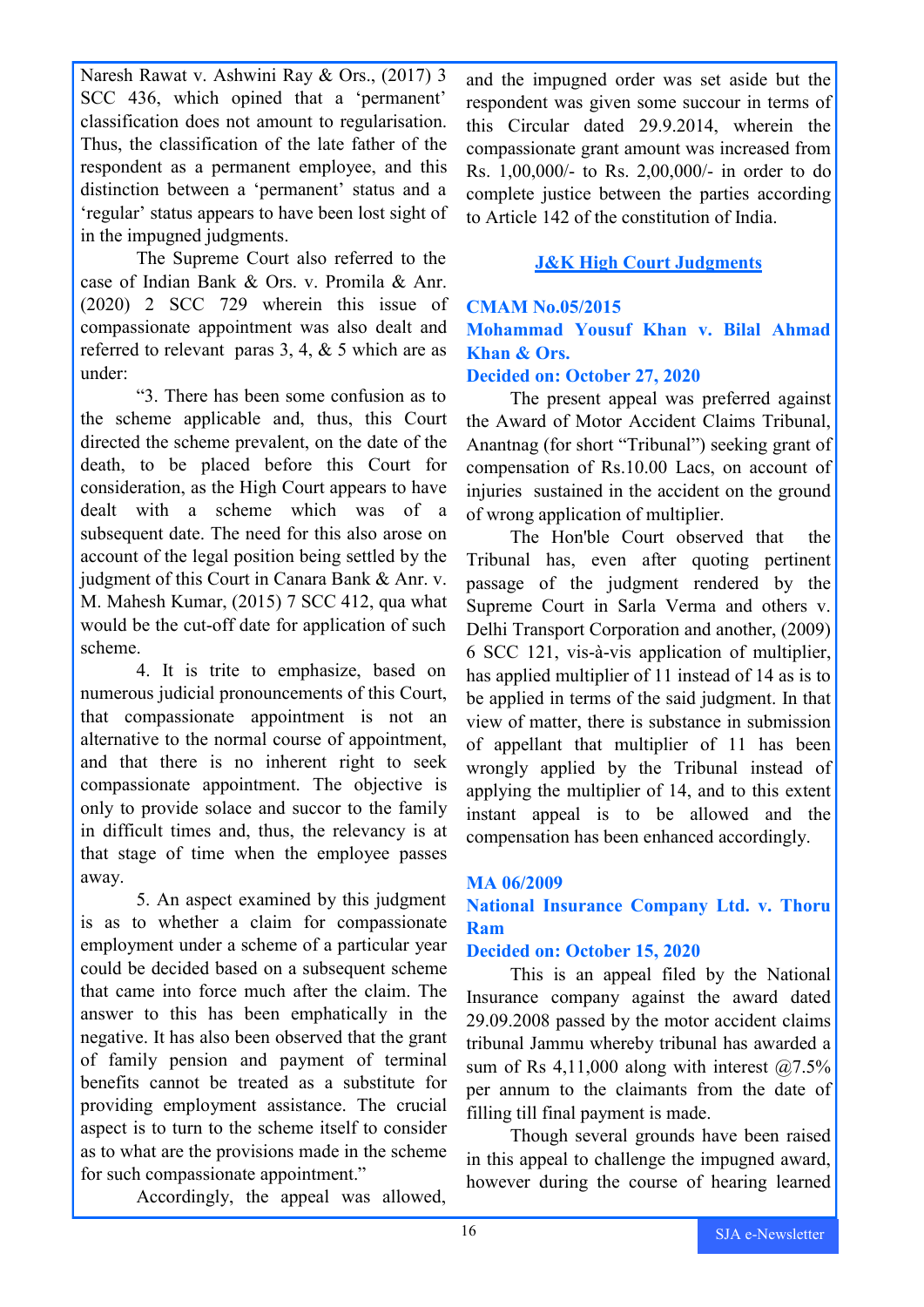counsel for the insurer has restricted his challenge to the ground that insurer cannot be saddled with the responsibility of indemnifying the claimants as the driver at the time of accident was not possessing a valid and effective driving license and therefore the vehicle in question was being driven in contravention to the terms and conditions of the Insurance policy.

Hon'ble High Court while dismissing the instant appeal held that a person holding driving licence to drive heavy goods vehicle can be treated competent to drive passenger service vehicle. Both are in any case transport vehicles and therefore belonging to one class. PSV endorsement or no PSV endorsement is immaterial.

Otherwise also it is well settled that if a person is holding driving licence authorizing him to drive heavy goods vehicle, he is competent to drive heavy passenger vehicle too and absence of specific endorsement on the licence is not a ground to absolve the insurance company of its liability to indemnify the insurer. Admittedly the driver of the offending vehicle was holding a valid driving licence authorizing him to drive heavy goods vehicle and therefore in view of the settled legal position he was competent to drive passenger service vehicle i.e. Bus in the instant case. Absence of PSV endorsement on his licence will not in any manner affect the expertise and competence of the driver to drive the similar type of vehicle, though designed for carrying passengers instead of goods. A reference to Hon'ble Supreme Court judgment in case titled Mukund Dewangan v. Oriental Insurance Company Ltd, AIR 2017 SC 3668 is also made while dismissing the appeal.

#### **CM(M) No.89/2020**

#### **Mohammad Abdullah Mir & Ors. v. Mohammad Akram Ganie Decided on: October 13, 2020**

In this case the petitioners have assailed the order dated 29-02-2020 passed by the Munsiff, by virtue of which the trial court has permitted the respondent/plaintiff to incorporate in the plaint his claim with regard to dispossession from the part of the suit property during the pendency of the suit and also the

amendment in the relief part claiming the relief of possession of the land of which the respondent was dispossessed.

The High Court explained that the scope of interference under article 227 of Constitution of India is limited. The Apex Court has laid down the parameters for exercising the powers under article 227 in para 49 (c), (d) of the judgment in case titled Shalini Shyam Shetty v. Rajendra Shankar Patil, reported in 2010 (8) SCC 329.

High Court's cannot, at the drop of a hat, in exercise of its powers of superintendence under article 227 of the constitution, interfere with the orders of tribunals or courts inferior to it. Nor can it in exercise of this power act as a court of appeal over the orders of the court or tribunal subordinate to it. In cases where an alternative Statutory mode of redressal has been provided that would also operate as restraint on the exercise of this power by the High court.

The interference by the High Court in exercising of the power of superintendence must be guided by the principles laid down by the constitution Bench of the Supreme Court in Waryam Singh (AIR 1954 SC 215.)

The High Court referred to the case law Sampath Kumar v. Ayyakannu, (2002) 7 SCC 559, and held that it is settled law that the plaint can be amended to introduce a cause of action that arose during the pendency of the suit. The Court also reproduced para 17 of judgment of the Apex Court in Rajesh Kumar Agarwal v. K.K Modi, (2006) 4 SCC 385, and held that since the cause of action arose during the pendency of the suit, proposed amendment ought to have been granted because basic structure of the suit has not been changed and that there was merely change in the nature of relief claimed.

#### **MA 88/2018**

#### **Nazir Ahmad Sofi. v. Chairman J&K Bank Limited and others Decided on: October 09, 2020**

Hon'ble High Court observed in this case that the trial court has correctly held that the liability of the guarantors in case of loan is joint and several and it is always in the discretion of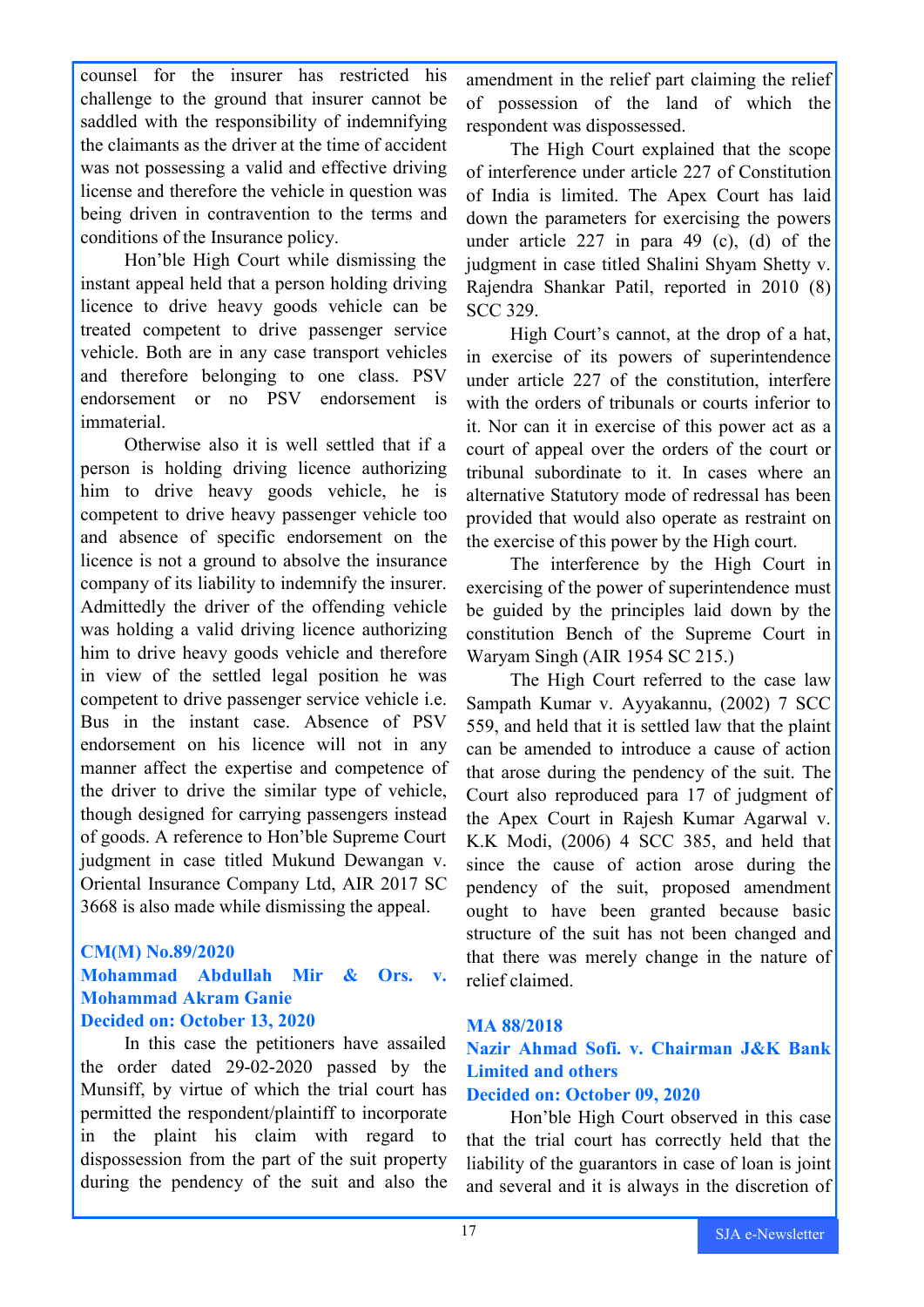the lender to proceed against all or any of them. As is seen, the guarantors are persons of means and, therefore, the Bank committed no illegality in deducting the amount of instalment from their salary accounts. Since the Bank was able to recover the instalments from the guarantors, there was no occasion for declaring the account of the appellant as NPA.

The High Court further held that the appellant has not been able to demonstrate convincingly that either under some statutory provision or even under the guidelines issued by RBI, the appellant, as a matter of right, was entitled to have his account declared as NPA. It is trite that no one can claim benefit of his own wrong. Under the aegis of RBI, there are schemes floated from time to time providing an opportunity to the defaulters of the Banks to go for one time settlement and in that eventuality certain remission in the rate of interest too is granted. But this benefit is envisaged only for those who have genuinely not been able to pay their debts and the Banks have failed to recover the amounts. Such schemes, however, cannot be claimed by the persons by deliberately going in default and then claiming declaration of their loan account as NPA, only to avail of the benefit of one-time settlement and interest remission.

#### **FAO No. 06/2020**

#### **Kashmir Chamber of Commerce & Ors. v. Zubair Mahajan & Ors. Decided on: October 01, 2020**

Appeal was preferred against an order, whereby the trial court has allowed the prayers for interim relief. The order passed by the trial court reveals that defendants had filed their respective written statements. There was a specific plea taken by defendants, that the suit against it was not maintainable as, according to the plaintiffs, defendant No.1 was a company incorporated under Indian Companies Act, and that any controversy which relates to any company, cannot be dealt with by a civil court. It was averred that the civil court has no jurisdiction to grant any injunction. In the instant case, defendants raised a specific proposition of law about the lack of jurisdiction of the trial court.

The Court observed that - Sub-rule (2) of Rule 2 of Order 14 of the CPC says that where issues both of law and of fact arise in the same suit, and the Court is of opinion that the case or any part thereof may be disposed of on an issue of law only, it may try that issue first if that issue relates to the jurisdiction of the Court, or a bar to the suit created by any law for the time being in force and for that purpose may, if it thinks fit, postpone the settlement of the other issues until after that issue has been determined, and may deal with the suit in accordance with the decision on that issue. So, once an averment was taken about the lack of jurisdiction of the trial court and bar created by the Companies Act, and that it was likely that the case or any part thereof could be disposed of on such issue of law, it was incumbent upon the trial court to frame an issue in relation thereto as a preliminary issue and return a finding thereon, instead of returning a finding on such objection/ averment while deciding the application for interim relief this Court is of the view that it would be appropriate to require the trial court to frame an issue with regard to the jurisdiction of the court, treat it as a preliminary issue and proceed to hear and determine the same in accordance with law, and, thereafter, to consider the final disposal of the application for interim relief and application for appointment of receiver filed by the plaintiffs.

The Court reiterated the principle of law that when question as to lack of jurisdiction of the court is raised, before finally deciding interim application it is requisite to determine the question of jurisdiction of the court.

Consequently, to the above extent the order impugned in this appeal was set aside. However, the lis was thought to be preserved by making appropriate direction till passing of fresh orders in the application(s) for grant of interim relief, and it was ordered that the orders of interim stay passed by the trial court shall continue to be in operation.

 $\alpha$  so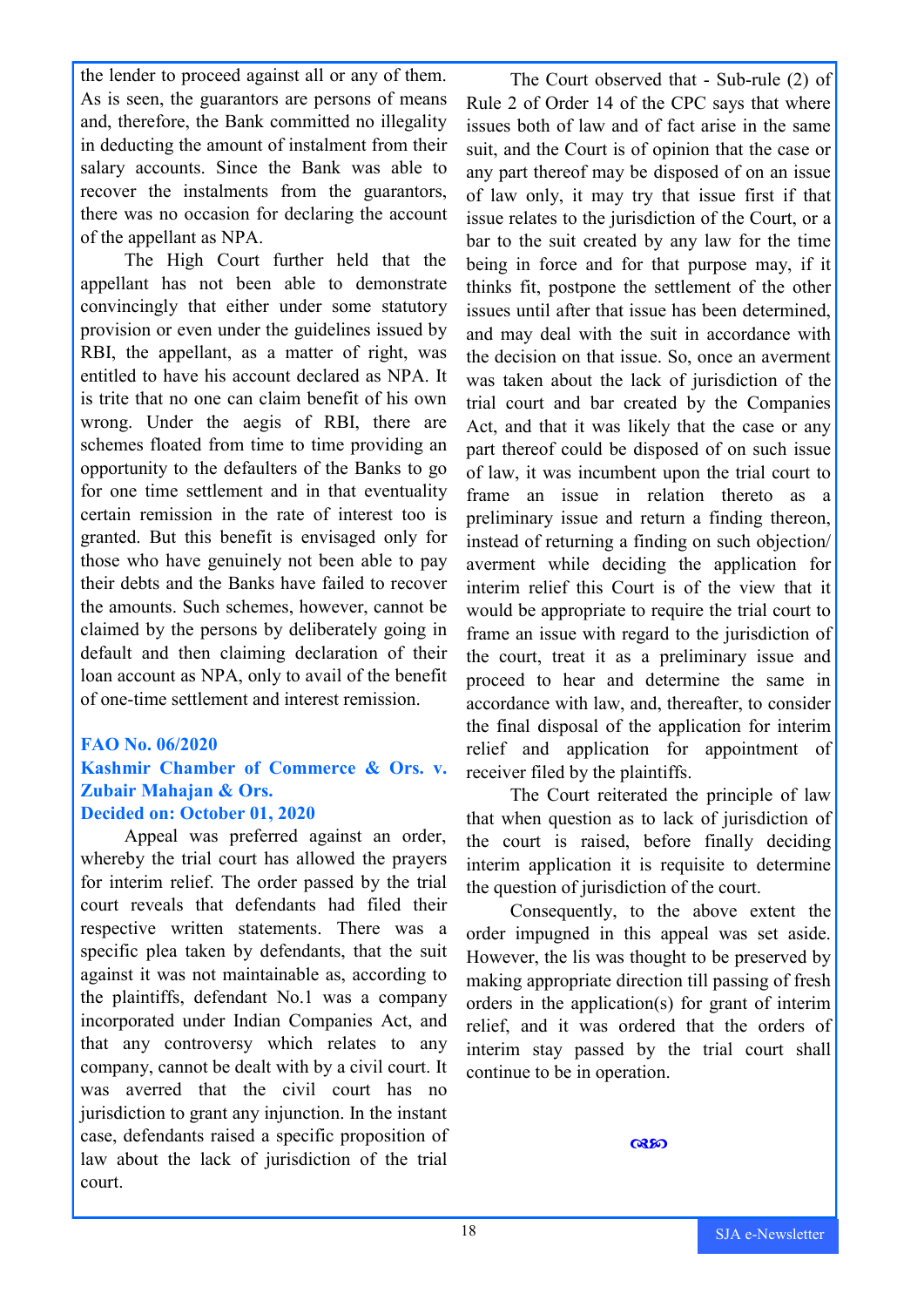# **ACTIVITIES OF THE ACADEMY**

#### **Webinar on "NDPS Act: Post Recovery Proceedings"**

On 6th of October 2020, J&K Judicial Academy organized webinar on "NDPS Act: Post Recovery Proceedings". Programme was conducted by Mr. Pradeep Mehta, Joint Director Prosecution (Retd.), presently Senior Faculty Member Chandigarh Judicial Academy. Mr. Mehta has very rich experience in imparting training to Judicial Officers and Public Prosecutors. He was invited by national level institutions to deliver lectures and address the stake-holders in justice delivery system at all levels. It was continuation of series of programmes on the nuances of NDPS Act, sessions guided by Mr. Pradeep Mehta.

Mr. Pradeep Mehta took the discussion forward by referring to various provisions of NDPS Act pertaining to search and seizure, falling in the domain of post recovery proceedings. In this, Mr. Mehta highlighted the importance of various provisions of the NDPS Act relating to handling of Contrabands after these are recovered and seized. It includes taking of samples from the seized materials, sending the samples to the Forensic Science Laboratory for testing and then safe custody of the seized materials. Relating these provisions to various landmark decisions of the Supreme Court and some useful judgments rendered by various High Courts, Mr. Mehta explained the whole mechanism of post recovery proceedings. He also discussed the practical problems and technical difficulties faced by the investigating agency. Mr. Mehta explained that the Central Government has come up with various Standard Operating Procedures (SOPs) and proformas for making search and seizure. These SOPs and proformas act as sufficient guide for the investigating agency and if followed in spirit, can ensure fair degree of transparency and reasonableness in the investigation mechanism under NDPS Act. He also highlighted the need to keep intact the chain of custody so that it can be ensured that from the time of seizure of the Contraband to the conclusion of trial of the case, there is no scope to interpolate the material evidence. Integrity of the samples and of the

seized materials is necessary to prove the case before the court. Any chance of interpolation can put the prosecution case in serious doubt. It was highlighted by Mr. Mehta that the person responsible to keep the seized Contraband in custody has to ensure that every authorized instance of dealing with the seized materials is recorded in the book specially kept for the purpose and also to record the manner in which it was dealt.

#### **Webinar on "NDPS Act: Importance of Link Evidence"**

On 23rd of October 2020, J&K Judicial Academy organized webinar on "NDPS Act: Importance of Link Evidence". Programme was conducted by Mr. Pradeep Mehta, Joint Director Prosecution (Retd.), presently Senior Faculty Member Chandigarh Judicial Academy. This was fifth session in the series of programmes conducted on the nuances of the NDPS Act.

Mr. Mehta initiated the discussion by stating that in the cases of recovery of material evidence, chain of custody is very material. Every link in the chain of custody, post recovery, has to be proved in the court of law. Any loose link in leading such evidence can render a fatal blow on proof of the case, especially of recovery of Narcotic substances providing for serious punishment. It is more a necessity in such cases to prove every circumstance in the chain of evidences, to satisfy the court trying such case that really Contraband was recovered from the possession of accused named in the case.

Mr. Mehta said that law provides for presumption as to possession of Contraband in terms of Section 15, but that does not absolve the prosecution of its responsibility of proving that Contraband was so recovered from the accused. Initial burden of proof is never taken away from the prosecution and always rests on them. Only when sufficiently satisfactory evidence is lead by the prosecution, burden would shift to the accused to displace the presumption as to possession.

It was further deliberated by Mr. Mehta that every piece of evidence collected by the Investigating Officer needs to be proved in the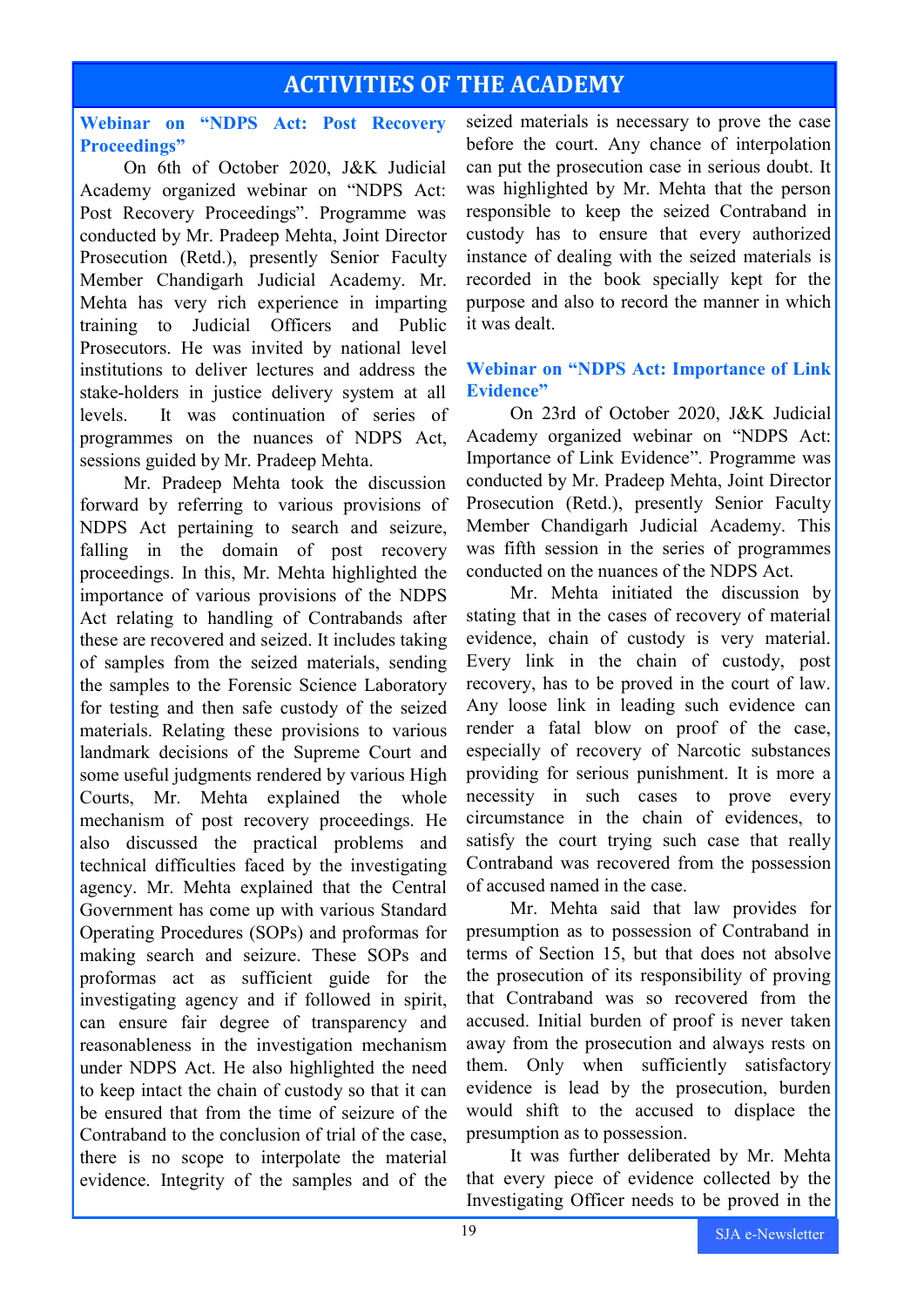court, both by oral and documentary evidence. There are by and large six sets of documents which are required to be proved in the cases of Contraband recovery. Every person dealing with such documents is necessary to be produced in the court to give oral evidence to prove the documents prepared during the course of investigation of the case. Most important document post recovery, is the daily diary of the police station and then the register maintained for safe custody of seized materials in the police station. Every entry in such books has to be proved to satisfy the court about chain of custody.

It not only necessary to prove the recovery of Contraband but it is equally important to prove that the seized materials are really such as can be described as Narcotic or Psychotropic substance. In this regard evidence of the expert from Forensic Science Laboratory is of utmost importance. In that also, it is necessary to prove that the samples examined and report in respect of them given by the expert, were really drawn from the seized materials and that integrity of the samples was maintained throughout. Then it is also important for the expert to prove his report and also to tell to the court that he really is expert within the scope of Section 45 of the Evidence Act. All these things put together in the link evidence can seal the fate of the accused facing the trial.

#### **Academic activities of the High Court of J&K for the Law Interns**

#### **Webinar on "Cyber Law & Cyber Crimes"**

On 3rd October, J&K Judicial Academy organized 2020 Webinar on "Cyber Law & Cyber Crimes", in the series of progrmmes on domain subjects proposed to be conducted by the High Court for the benefit of Law Interns. The programme was conducted by Shri Nisheeth Dixit, Advocate.

The resource person discussed various aspects of cyber law and cyber crimes. He initiated the discussion by giving introduction of computer, computer resources, information technology and working of the internet regime. He highlighted the salient features of the Information Technology Act, 2000, and also

discussed the circumstances which necessitated bringing in the special legislation on the subject. He also discussed the regime of dealing with the electronic or digital evidence before the IT legislation. Then he discussed the circumstances leading to amendment of the IT Act, 2000, in the year 2008. He discussed various aspects covered by the amended provisions of IT Act and the changes that have been brought about and if the changes are sufficient to cater the dynamics of IT regime.

Mr. Dixit then talked about the cyber crimes, in that he discussed the crimes specifically defined and provided in the IT Act, and crimes under Penal Code and other legislations those are committed with the aid of computer resources and internet technology. He enlisted such offences and discussed the area covered by such offences. He also discussed the trial procedure for such offences.

Mr. Dixit also discussed open source and premium resources available and being utilized by cyber security experts to detect cyber crimes. He talked about the emerging field of Cyber Forensics and the area of operation of Cyber Forensics in detection of crimes. He cited various case studies where Cyber Forensic had provided useful clues in unravelling of truth during investigation of complicated cases.

#### **Webinar on "Nuances of Right to Privacy"**

On 7th October, 2020 J&K Judicial Academy organized a Webinar on "Nuances of Right to Privacy". The programme was conducted by Shri Vishal Gogne, Additional District Judge, Dwarka District, Delhi Judicial Service. Mr. Vishal has served as Additional Director at Delhi Judicial Academy till very recently. He has worked in the area of 'Right to Privacy' and has delivered talks on the subject. He also specializes in the field of Judicial Education, having been trained at Commonwealth Judicial Education Institute, Canada.

Mr. Vishal opened the discussion with his statement that the right to privacy flows from the right to life and personal liberty enshrined in the Constitution of India. Though it was considered to have been originated as common law principle but actually it is an important facet of life and personal liberty. He discussed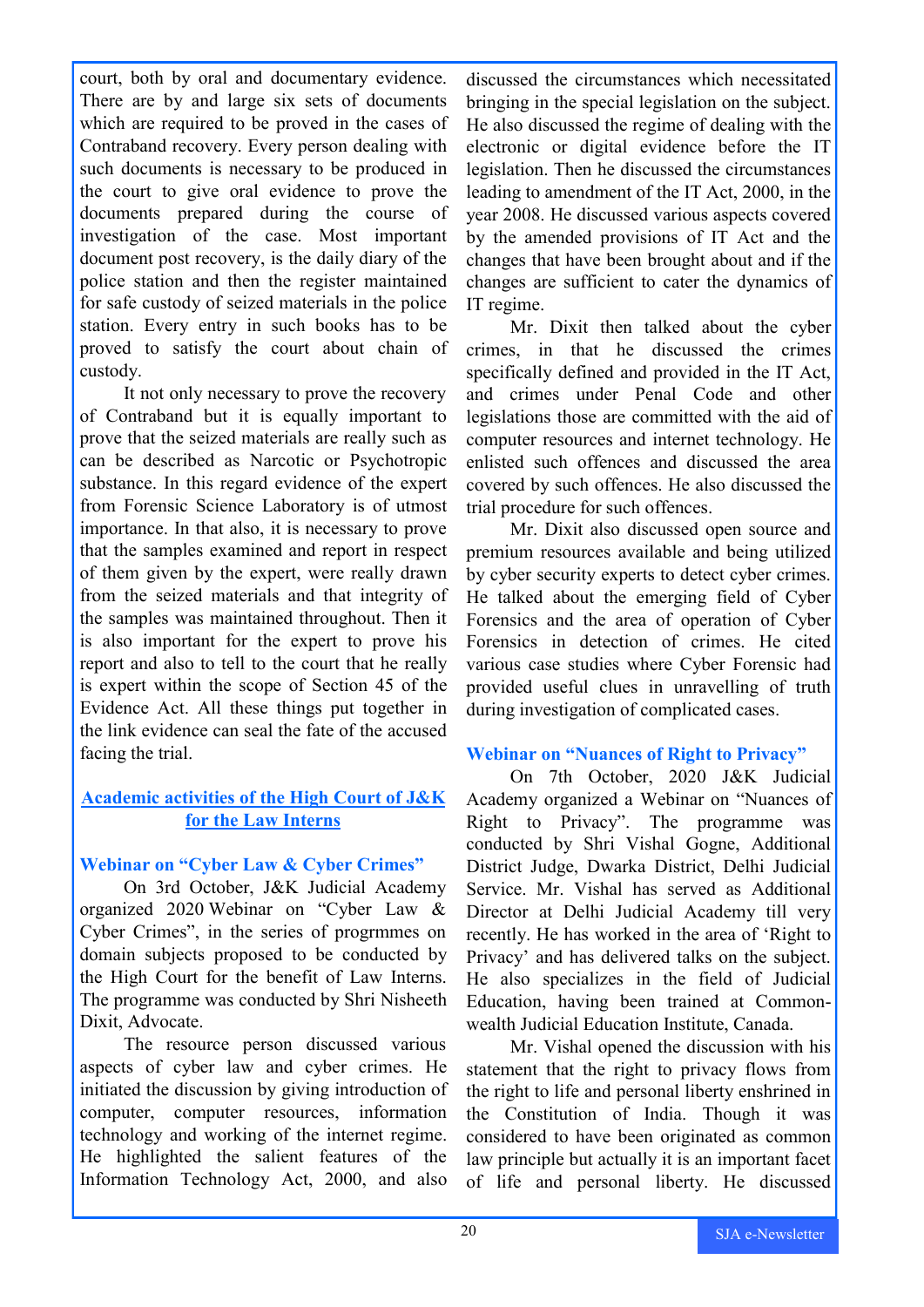varying facets of right to privacy and demonstrated as to how this right works differently in different circumstances.

Mr. Vishal referred to various judgments of the Supreme Court of India and traced the journey of right to privacy from 'Kharak Singh v. State of UP (1954) to 'Puttaswami v. Union of India', being recognized as an important fundamental right. He elaborated upon the judgment handed down by the Supreme Court in case "Puttaswami v. Union of India", wherein a nine Judges bench has declared right to privacy as fundamental right protected by the Constitution. He said that this judgment shall have repercussions across both State and non-State actors. It likely that enunciation of law in this judgment will lead to a comprehensive legislation being brought by the Parliament.

Mr. Vishal discussed various issues touching upon the right to privacy in the domain of civil and criminal matters.

#### **Webinar on "Career in Judiciary"**

On 10th October, 2020 J&K Judicial Academy organized a Webinar on "Career in Judiciary". The programme was conducted by Dr. Aditi Choudhary, District & Session Judge (Registrar Vigilance), Delhi High Court, and Shri Bharat Chugh, Advocate. This programme was organized by the High Court under the series on 'Careers in Law' where the Law Interns are given insight into various career options available to them after they complete their law studies.

In this programme the panelists interacted with Mr. Pravin Pandoh, Civil Judge (Senior Division) and Ms. Farah Bashir, Civil Judge (Junior Division), and talked about different career options available in judicial service. They spoke on all the aspects of judicial service including service conditions and rules of ethics and behaviour for the judges. The panelists highlighted that judicial service is quite different from any other Government service. Judicial service involves public faith, trust and confidence. A member of judicial service is required to demonstrate an impeccable character to uphold the confidence of the public in judicial institution. It is not a fixed time job but it needs full time attention of a judicial officer.

The panelists then enlisted the traits of a judge which are pre-requisites for aspiring to become member of judicial service. They also talked about the challenges and difficulties faced by the members of judicial service and the changes that have taken place in the pay and perquisites of the judges over a period of time.

#### **Webinar on "Career in Practice Criminal Law"**

On 17th October, 2020 J&K Judicial Academy organized a Webinar on "Career in Practice of Criminal Law". The programme was conducted by Ms. Rebecca John, Shri Sidharth Luthra and Shri Mohit Mathur, Senior Advocates. In conversation with them was Shri Bharat Chugh, Advocate. The programme was meant to give in-depth knowledge to the Law Interns as to the requirements for a law professionals to choose criminal litigation as a career option.

The panelists Ms. Rebecca John, Shri Sidharth Luthra and Shri Mohit Mathur talked about their journey from coming out of law institutes as fresh law graduates to becoming renowned faces in conducting criminal litigation with profound success. They apprised the participants as to how they developed interest in criminal side of litigation and how they rode their dream after deciding to practice criminal law.

The panelists told the participants that practice of criminal law requires special skills which can be achieved by hard work, proper guidance from seniors and lot of study of books written by celebrated authors. To achieve success in this field one requires to constantly update the knowledge of law, oratory and crossexamination skills. It takes a lot of time to develop these skills and it is needed to show a great amount of patience in doing so.

Mr. Bharat moderated the discussion and asked very pertinent questions to the panelists to get their views on the subject of discussion. He also moderated the questions posted by the participants.

#### **Webinar on "Constitution Vision of Justice"**

On 18th October, 2020 J&K Judicial Academy organized a Webinar on "Constitution Vision of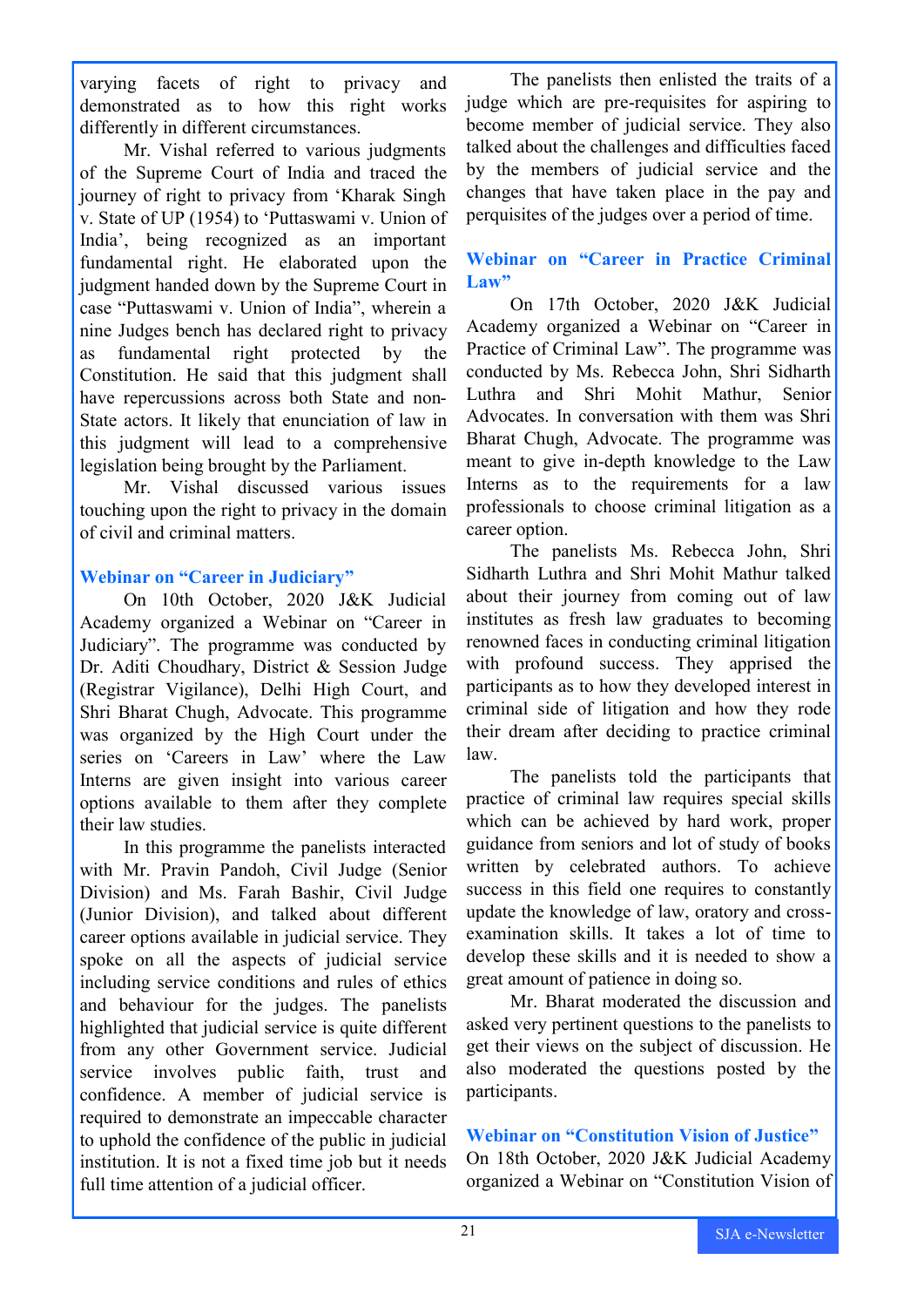Justice". The programme was conducted by Dr. Balram K. Gupta, Director (Academics), Chandigarh Judicial Academy.

Dr. Gupta referred to Constitutional Assembly debates and the profound impact of these debates in shaping up the Constitution of India. He quoted from historic speeches of the tall leaders of freedom struggle and highlighted the vision of justice which such leaders wanted to place in the golden letters of the Constitution. He then discussed the Preamble and the provisions of the Constitution contained in Part –III and Part—IV, relating to Fundamental Rights and Fundamental Duties. Dr. Gupta said that every citizen in the country needs to care about the corresponding duty imposed by the Constitution when one talks about Fundamental Rights. These are complementary and supplementary provisions for giving full effect to rights available to the citizens in India. Provisions of the Constitution enjoin upon every citizen and every institution in governance to live upto the expectations set out in the Preamble and uphold sanctity of the Constitutional Vision to infuse life into its letters.

#### **Webinar on "Career in Judicial Education"**

On 24th October, 2020 J&K Judicial Academy organized a Webinar on "Career in Judicial Education". The programme was conducted by Prof. (Dr) C. Rajkumar, Vice Chancellor, Jindal Global University, Noida, Prof. (Dr.) Mehraj-ud-din Mir, Vice Chancellor, Central University, Kashmir, Prof. (Dr.) Ved Kumari, Campus Law Center, Delhi University, as panelists and Dr. Aparna Chandra, Associate Professor, National Law School, Bangluru, moderating the discussion. This was the most illustrious panel for discussion on the field of legal education.

The focus of discussion was on option of law as legal education professional. The panelists gave their views on what transpired them to choose legal education as career. They also narrated their experiences while working in their chosen field and satisfaction drawn by them by being in the most respectable job. Each of the panelists told about their reasons for opting legal education as career and cited many anecdotes from their professional life that

inspired them to do wonderful things in their lives. They also spoke about their association with great thinkers, philosophers and writers during their journey in legal education field that kept their interest intact and inspired to engage with students with great zeal.

Panelists gave the participants insight into what is required to become successful professionals in legal education. Dr. Aparna moderated the discussion and asked very thought provoking questions to the panelists and also shared her personal experiences in the field.

#### **Webinar on "Career in Corporate Law"**

On 31st October, 2020 J&K Judicial Academy organized a Webinar on "Career in Corporate Law". The programme was conducted by Ms. Pratibha Jain, Ms. Alina Arora, Advocates and Ms. Kalindee Mehta, General Counsel, SAP India, as panelists. Shri Bharat Chugh, Advocate moderated the discussion.

Conversation in the session opened with each of the panelists talking about their journey from passing out from law colleges and going on to become successful professionals in the field of Corporate Law. They cited their reasons of opting Corporate Law as a career. They also spoke about the amount of hard work and struggle put in by them to achieve their present positions. The panelists gave the Law Interns useful tips to go about in the profession after choosing Corporate Law as career. They also suggested some important specialized courses required to be undertaken and special skills to be developed before making final decision to join Corporate Law. They also apprised the participant about various options available to the law professional in the Corporate Law as well, and the special requirements of each branch of Corporate Law.

Mr. Bharat took questions from the participants and sought responses from the panelists. The deliberations were very useful in making the participants understand the filed of Corporate Law and the essential requisites for the law professionals to go for Corporate Law as a career option.

෬෩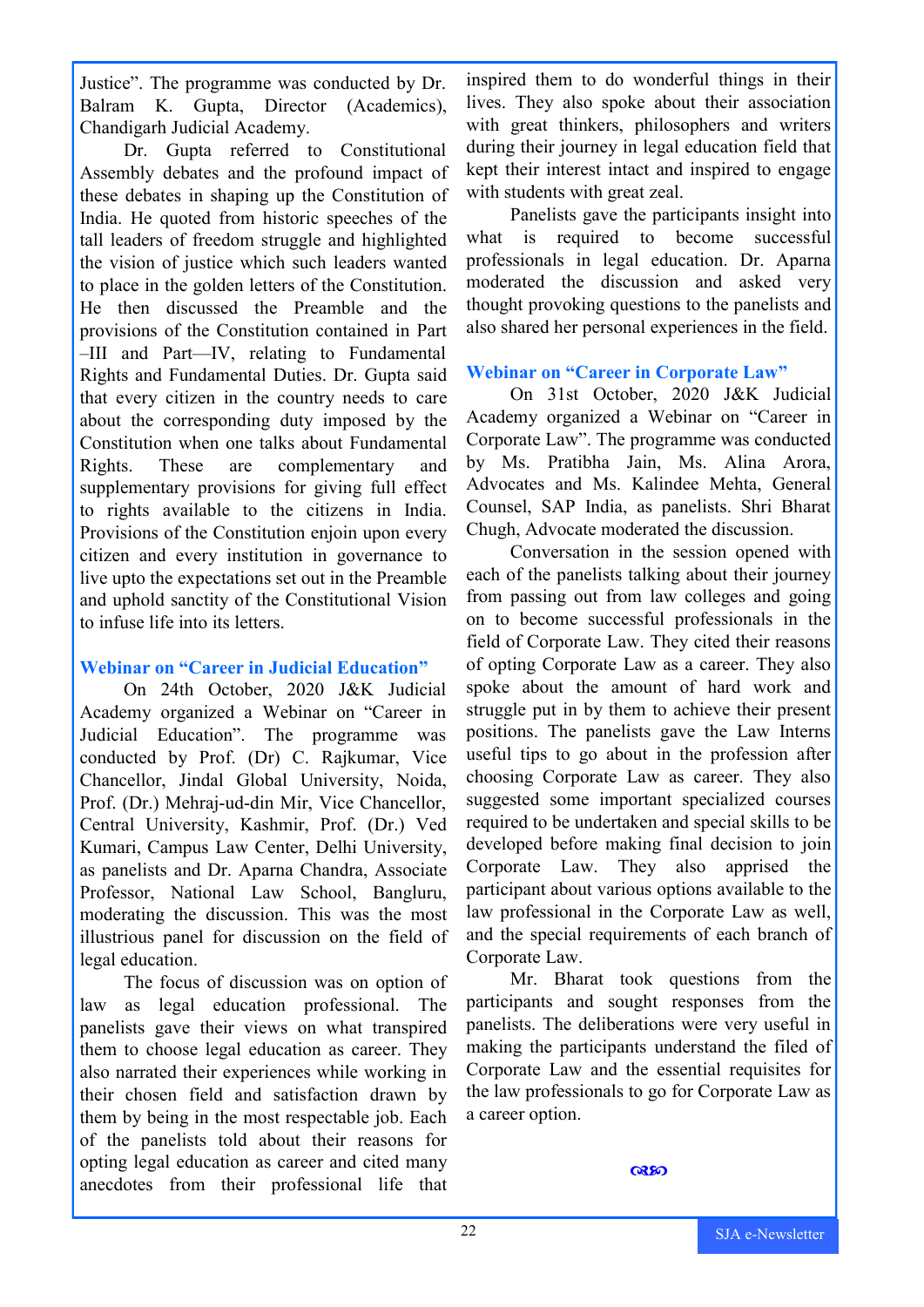# **Legislative Update**

**Jammu and Kashmir Reorganisation Act, 2019--Union Territory of Jammu and Kashmir Reorganisation (Adaptation of Central Laws) Second Order, 2020**

S.O. 3465(E) of 2020, dated 05.10.2020, Ministry of Home Affairs (Department of Jammu, Kashmir and Ladakh Affairs)

In exercise of the powers conferred by Section 96 of the Jammu and Kashmir Reorganisation Act, 2019 (34 of 2019), and of all other powers enabling it in that behalf, the Central Government hereby makes the Union Territory of Jammu and Kashmir Reorganisation (Adaptation of Central Laws) Second Order, 2020 in respect of the Union territory of Jammu and Kashmir.

Changes have been effected in the following Central Legislations:

1. THE BANNING OF UNREGULATED DEPOSIT SCHEMES ACT, 2019 (21 of 2019)

2. THE BUILDING AND OTHER CONSTRUCTION WORKERS (REGULATION OF EMPLOYMENT AND CONDITIONS OF SERVICE) ACT, 1996 (27 of 1996)

3. THE CONTRACT LABOUR (REGULATION AND ABOLITION) ACT, 1970 (37 of 1970)

4. THE FACTORIES ACT, 1948 (63 of 1948)

5. THE INDUSTRIAL DISPUTES ACT, 1947 (14 of 1947)

6. THE INDUSTRIAL EMPLOYMENT (STANDING ORDERS) ACT, 1946 (20 of 1946) 7. THE MOTOR TRANSPORT WORKERS ACT, 1961 (27 of 1961)

8. THE PHARMACY ACT, 1948 (8 of 1948)

9. THE SALES PROMOTION EMPLOYEES ACT, 1976 (11 of 1996)

10. THE STREET VENDORS (PROTECTION OF LIVELIHOOD AND REGULATION OF STREET VENDING) ACT, 2014 (7 of 2014) 11. THE TRADE UNIONS ACT, 1926 (16 of 1926)

**Jammu and Kashmir Reorganisation Act, 2019--Union Territory of Jammu and Kashmir Reorganisation (Adaptation of State Laws) Third Order, 2020**

S.O. 3466(E) of 2020, dated 05.10.2020, Ministry of Home Affairs (Department of Jammu, Kashmir and Ladakh Affairs)

In exercise of the powers conferred by

Section 96 of the Jammu and Kashmir Reorganisation Act, 2019 (34 of 2019), and of all other powers enabling it in that behalf, the Central Government hereby makes the Union Territory of Jammu and Kashmir Reorganisation (Adaptation of State Laws) Third Order, 2020 in respect of the Union territory of Jammu and Kashmir.

Changes have been effected in the following State Legislations:

1. THE JAMMU AND KASHMIR MUNICIPAL ACT, 2000 (XX of 2000)

2. THE JAMMU AND KASHMIR MUNICIPAL CORPORATION ACT, 2000 (XXI of 2000)

3. THE JAMMU AND KASHMIR SCHOOL EDUCATION ACT, 2002 (XXI of 2002)

4. THE JAMMU AND KASHMIR BOARD OF SCHOOL EDUCATION ACT, 1975 (XXVIII of 1975)

5. THE JAMMU AND KASHMIR COOPERATIVE SOCIETIES ACT, 1989 (X of 1989)

6. THE JAMMU AND KASHMIR SELF-RELIANT COOPERATIVES ACT, 1999 (X of 1999)

7. THE SALARIES AND ALLOWANCES OF MEMBERS OF JAMMU AND KASHMIR STATE LEGISLATURE ACT, 1960 (XIX of 1960)

8. THE SALARY AND ALLOWANCES OF LEADERS OF OPPOSITION IN THE STATE LEGISLATURE ACT, 1985 (XVI of 1985)

9. THE JAMMU AND KASHMIR GOODS AND SERVICES TAX ACT, 2017 (V of 2017)

10. THE JAMMU AND KASHMIR METROPOLITAN REGION DEVELOPMENT AUTHORITIES ACT, 2018 (Governor Act No. XLIX of 2018)

**Jammu and Kashmir Reorganisation Act, 2019--Union Territory of Jammu and Kashmir Reorganisation (Adaptation of State Laws) Fourth Order, 2020**

S.O. 3654(E) of 2020, dated 16.10.2020, Ministry of Home Affairs (Department of Jammu, Kashmir and Ladakh Affairs)

In exercise of the powers conferred by Section 96 of the Jammu and Kashmir Reorganisation Act, 2019 (34 of 2019), and of all other powers enabling it in that behalf, the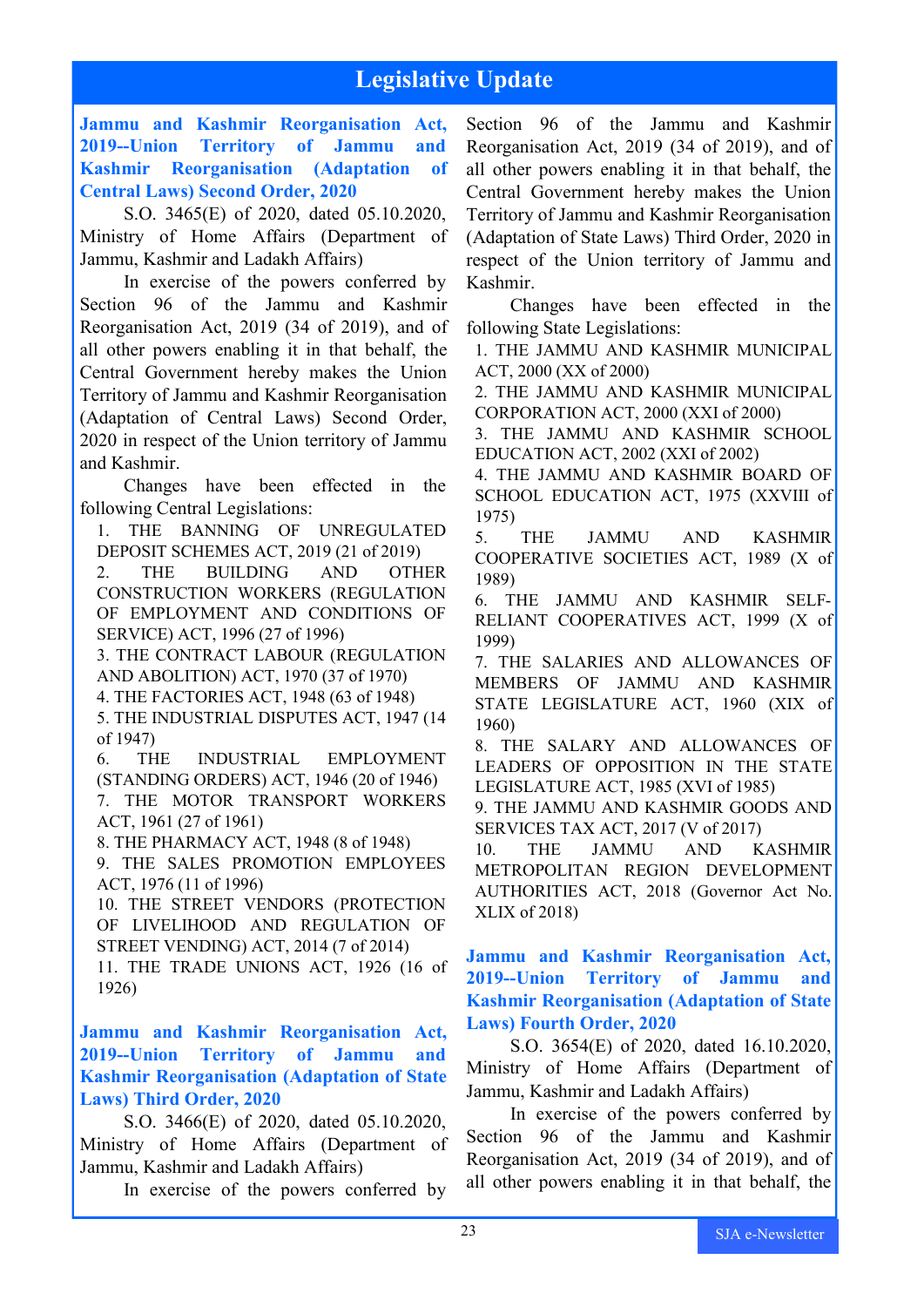Central Government hereby makes the Union territory of Jammu and Kashmir Reorganisation (Adaptation of State Laws) Fourth Order, 2020 in respect of the Union territory of Jammu and Kashmir.

Changes have been effected in the following State Legislations:

1. THE JAMMU AND KASHMIR PANCHAYATI RAJ ACT, 1989 (Act No. IX of 1989)

**Jammu and Kashmir Reorganisation Act, 2019--Union Territory of Jammu and Kashmir Reorganisation (Adaptation of State Laws) Fifth Order, 2020**

S.O. 3808(E) of 2020, dated 26.10.2020, Ministry of Home Affairs (Department of Jammu, Kashmir and Ladakh Affairs)

In exercise of the powers conferred by Section 96 of the Jammu and Kashmir Reorganisation Act, 2019 (34 of 2019), and of all other powers enabling it in that behalf, the Central Government hereby makes the Union territory of Jammu and Kashmir Reorganisation (Adaptation of State Laws) Fifth Order, 2020 in respect of the Union territory of Jammu and Kashmir.

Changes have been effected in the following State Legislations:

1. THE JAMMU AND KASHMIR AERIAL ROPEWAYS ACT (XII of 2002)

2. THE JAMMU AND KASHMIR AGRARIAN REFORMS ACT (XVII of 1976)

3. THE JAMMU AND KASHMIR ALIENATION OF LAND ACT (V of Samvat 1995) (Repealed as a whole)

4. THE JAMMU AND KASHMIR BIG LANDED ESTATES ABOLITION ACT (XVII Samvat 2007) (Repealed as a whole.)

5. THE JAMMU AND KASHMIR COMMON LANDS (REGULATION) ACT, 1956 (XXIV of 1956) (Repealed as a whole.)

6. THE JAMMU AND KASHMIR CONSOLIDATION OF HOLDINGS ACT, 1962 (V of 1962) (Repealed as a whole.)

7. THE JAMMU AND KASHMIR DEVELOPMENT ACT (XIX of 1970)

8. THE JAMMU AND KASHMIR FLOOD PLAIN ZONES (REGULATION AND DEVELOPMENT) ACT (XVII of 2005) (Repealed as a whole.)

9. THE JAMMU AND KASHMIR LAND

GRANTS ACT (XXXVIII of 1960) (Repealed as a whole.)

10. THE JAMMU AND KASHMIR LAND REVENUE ACT (XII of Samvat 1996)

11. THE JAMMU AND KASHMIR PREVENTION OF FRAGMENTATION OF

AGRICULTURAL HOLDINGS ACT (XXV of 1960) (Repealed as a whole.)

12. THE JAMMU AND KASHMIR PROHIBITION ON CONVERSION OF LAND AND ALIENATION OF ORCHARDS ACT (VIII of 1975) (Repealed as a whole.)

13. THE JAMMU AND KASHMIR RIGHT OF PRIOR PURCHASE ACT [II of Svt. 1993 (1936 A.D.)] (Repealed as a whole.)

14. THE JAMMU AND KASHMIR TENANCY (STAY OF EJECTMENT PROCEEDINGS) ACT (XXXIII of 1966) (Repealed as a whole.)

15. THE JAMMU AND KASHMIR UTILIZATION OF LANDS ACT (IX of Samvat 2010) (Repealed as a whole.)

16. THE JAMMU AND KASHMIR UNDERGROUND PUBLIC UTILITIES (ACQUISITION OF RIGHTS OF USER IN LAND) ACT (IV of 2014) (Repealed as a whole.) 17. THE JAMMU AND KASHMIR STATE

EVACUEES' (ADMINISTRATION OF PROPERTY) ACT (VI of Samvat 2006)

18. THE JAMMU AND KASHMIR CONTROL OF BUILDING OPERATIONS ACT, (XV of 1988)

19. THE JAMMU AND KASHMIR NATIONAL LAW UNIVERSITY ACT, 2018 (II of 2019)

21. THE JAMMU AND KASHMIR PROPERTY TAX BOARD ACT, 2013 (XI of 2013)

22. THE JAMMU AND KASHMIR FISCAL RESPONSIBILITY AND BUDGET MANAGEMENT ACT, 2006 (XII of 2006)

23. THE JAMMU AND KASHMIR MUNICIPAL ACT (XX of 2000)

24. THE JAMMU AND KASHMIR MUNICIPAL CORPORATION ACT (XXI of 2000)

25. THE JAMMU AND KASHMIR CIVIL SERVICES DECENTRALIZATION AND RECRUITMENT ACT (XVI of 2010)

26. THE STAMP ACT, SAMVAT 1977 (1920 A.D) (XL of Svt. 1977)

**(These are abridged versions of the legislations. For complete details please see the original text — Editor)**

 $@30$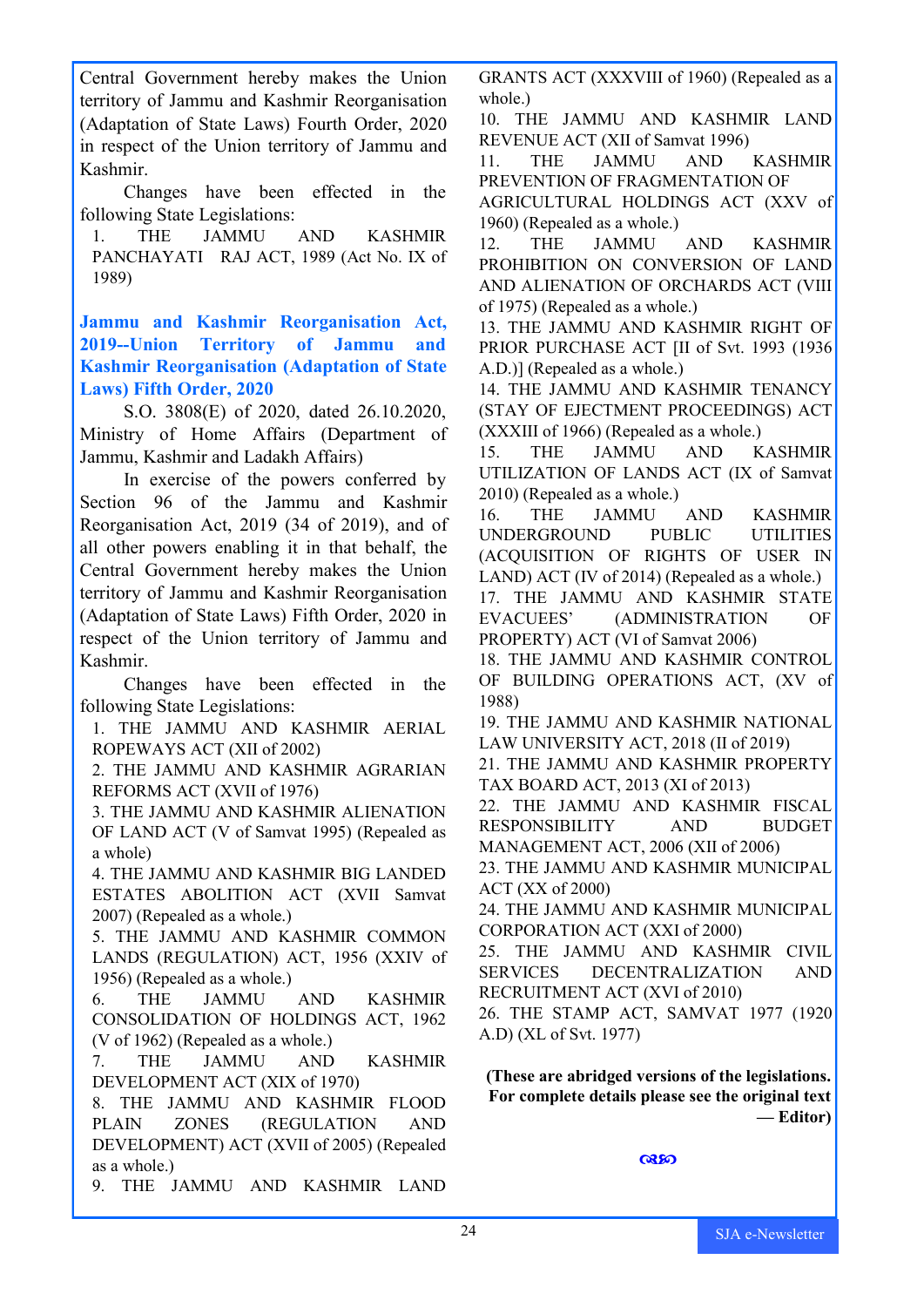# **JUDICIAL OFFICER'S COLUMN**

#### **Some important issues under SARFAESI Act**

When the Banking or Financial Institutions seek recovery of amount lent, having declared the account 'Non-performing Asset' (NPA), merely on issuance notice by such Banking or Financial Institutions, the borrowers rush to Debt Recovery Tribunal (District Courts in J&K) with application under section 17(1) of SARFAESI Act. Objection is raised by the secured creditor that such application could not have been filed at this stage when only a 'symbolic possession' as against the 'actual possession' of the property secured in favour of the secured-creditor has been taken. The legal position on the point now stands settled by the Hon'ble Supreme Court of India by virtue of its ruling, in: 'M/s Hindon Forge Pvt. & Anr. v. State of Uttar Pradesh through District Magistrate, Ghaziabad & Anr.' (Civil Appeal no. 10873 of 2018 arising out of SLP(Civil) No. 5895 of 2018, delivered on Ist of November 2018.

The point for consideration before the Apex Court was : Whether an application under Section 17(1) of the SARFAESI Act, at the instance of borrower, is maintainable even before physical or actual possession of the secured property is taken by banks/financial institutions in exercise of their power under section 13(4) of the Act read with Rule 8 of the Security Interest (Enforcement) Rules 2002? This question was replied by the Apex Court in the affirmative by accepting the plea of the appellant that once symbolic possession is taken, after compliance with sub-rules (1) and (2) of the Rule 8 of 2002 Rules (supra) and publication of possession notice, in the form contained in the Appendix IV to the rules, is made then the right of the borrower to approach the Debts Recovery Tribunal for relief under section 17 gets crystallized. In the said context, it is profitable to reproduce what has been observed by the Hon'ble Supreme Court of

India in the following paragraphs of the judgment :

"9. The judgment in Mardia Chemicals  $[(2004)$  4 SCC 311] had made it clear in paragraph 80 that all measures having been taken under section 13(4) and before the date of sale-auction, it would be open for the borrower to file a petition under section 17 of the Act. This paragraph appears to have been missed by the Full Bench in the impugned judgment.

10. A reading of section 13 would make it clear that where a default in repayment of a secured debt or any instalment thereof is made by a borrower, the secured creditor may require the borrower, by notice in writing, to discharge in full his liabilities to the secured-creditor within 60 days from the date of notice. It is only when the borrower fails to do so that the secured creditor may have recourse to the provisions contained in section 13(4) of the Act. Section 13(3-A) was inserted by the 2004 Amendment Act, pursuant to Mardia Chemicals (supra), making it clear that if on receipt of the notice under section 13(2), the borrower makes a representation or raises an objection, the secured creditor is to consider such representation or objection and give reasons for non-acceptance. The proviso to section 13(3-A) makes it clear that this would not confer upon the borrower any right to prefer an application to the Debts Recovery Tribunal under section 17 as at this stage no action has yet been taken under section 13(4).

11. When we come to section  $13(4)(a)$ , what is clear is that the mode of taking possession of the secured assets of the borrower is specified by rule 8. Under section 38 of the Act, the Central Government may make rules to carry out the provisions of the Act. One such rule is Rule 8. Rule 8(1) makes it clear that the authorised officer shall take or cause to be taken possession. The expression 'cause to be taken' only means that the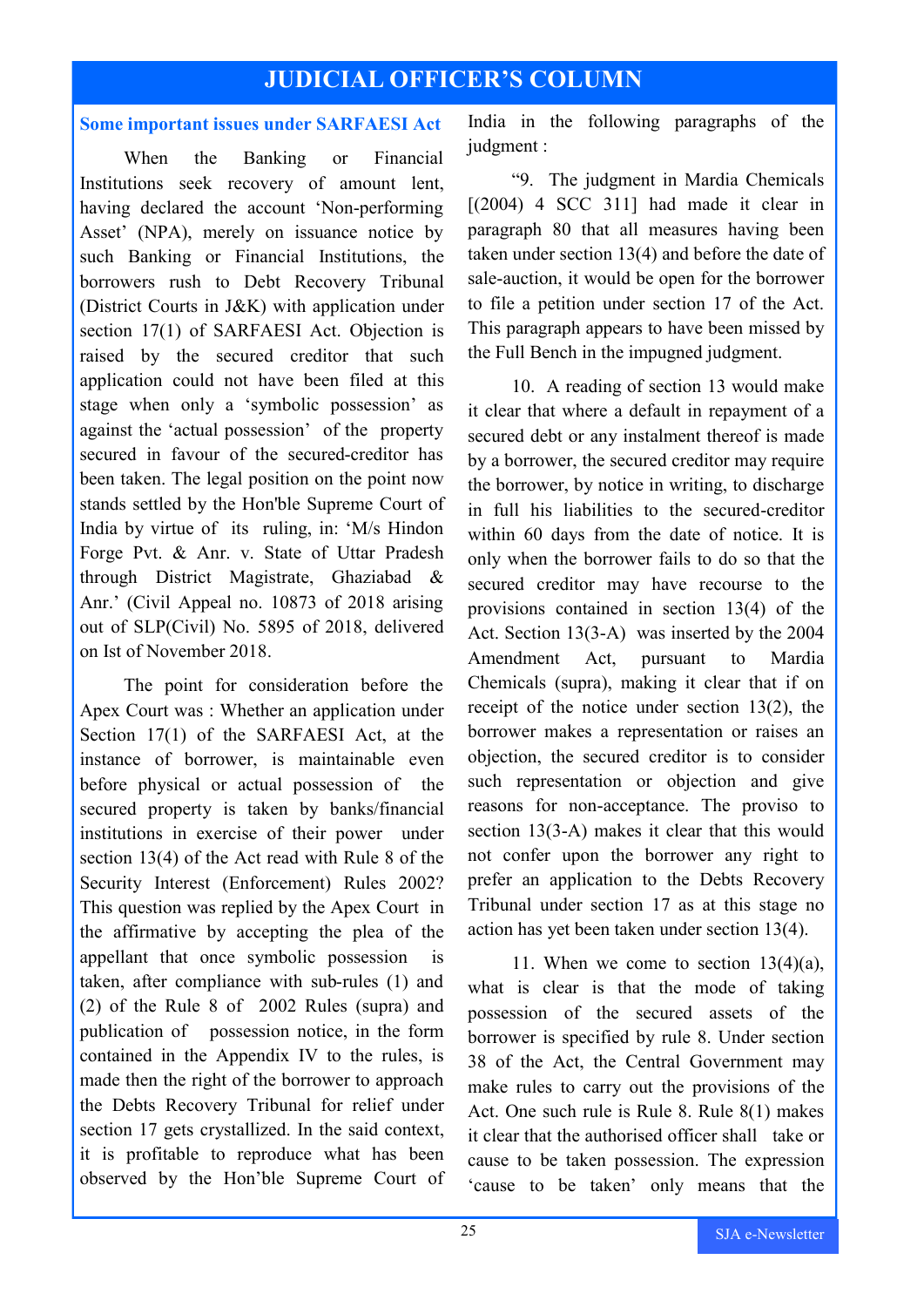authorised officer need not himself take possession, but may, for example, appoint an agent to do so. What is important is that such taking of possession is effected under sub-rule (1) of rule 8 by delivering a possession notice prepared in accordance with Appendix IV of the 2002 Rules, and by affixing such notice on the outer door or other conspicuous place of the property concerned. Under sub-rule (2), such notice shall also be published within 7 days from the date of such taking of possession in two leading newspapers, one in the vernacular language having sufficient circulation in the locality. This is for the reason that when we come to Appendix IV, the borrower in particular, and the public in general is cautioned by the said possession notice not to deal with the property as possession of the said property has been taken. This is for the reason that, from this stage on, the secured asset is liable to be sold to realize the debt owned, and title in the asset is divested from the borrower and complete title is given to the purchaser, as is mentioned in section 13(6) of the Act . There is, thus, a radical change in the borrower dealing with the secured asset from this stage. At the stage of a section 13 (2) notice, section 13(13) interdicts the borrower from transferring the secured asset (otherwise than in the ordinary course of his business) without prior written consent of the secured creditor. But once a possession notice is given under rule  $8(1)$  and  $8(2)$  by the secured creditor to the borrower, the borrower cannot deal with the secured asset at all as all further steps to realize the same are to be taken by the secured creditor under the 2002 Rules."

"Concluding Paragraph:

 This appendix makes it clear that statutorily, constructive, or physical possession may have been taken, pursuant to which a salenotice may then be issued under rule 8(6) of the 2002 Rules. Appendix IV-A, therefore, throws considerable light on the controversy before us and recognizes the fact that rules 8(1) and 8(2) refer to constructive possession whereas rule 8

(3) refers to physical possession. We are therefore of the view that the Full Bench judgment is erroneous and is set aside. The appeals are accordingly allowed, and it is hereby declared that the borrower/debtor can approach the Debts Recovery Tribunal under section 17 of the Act at the stage of the possession notice referred to in rule 8(1) and 8 (2) of the 2002 Rules. The appeals are to be sent back to the Court/ Tribunal dealing with the facts of each case to apply this judgment and thereafter decide each case in accordance with the law laid down by this judgment."

 The Apex Court accordingly ruled that the borrower/ debtor can approach the Debts Recovery Tribunal under section 17 of the Act at the stage of possession notice referred to in rule 8(1) and 8(2) of the 2002 Rules.

Another question that confronts the courts is, condonation of delay in moving application under section 17(1) of the SARFAESI Act. Neither there is any specific provision in the SARFAESI Act enabling extension of time to an applicant aggrieved of notice under Subsection (4 ) of the 13 of the SARFASEI Act nor recourse can be taken to Section 5 of the Limitation Act and, therefore, any application which is not filed within the statutory period of 45 days is considered to be not maintainable. Even if it is assumed that the application of Section 5 of the Limitation Act is excluded, still the plea of an applicant for condonation of delay can be considered. In this regard reliance can be placed on a ruling handed down by Hon'ble Supreme Court of India in: 'Baleshwar Dayal Jaiswal v. Bank of India' (Civil Appeal No. 5924 of 2015, decided on 5th of August 2015, as reported in 2015 AIR(SCW) 4594, wherein the Hon'ble Supreme Court while dealing with the question that, whether the Appellate Tribunal under the SARFARESI Act has the power to condone the delay in filing an appeal under section 18(1) of the said Act, replied in the affirmative. It is profitable to reproduce the relevant portion of para 14 of the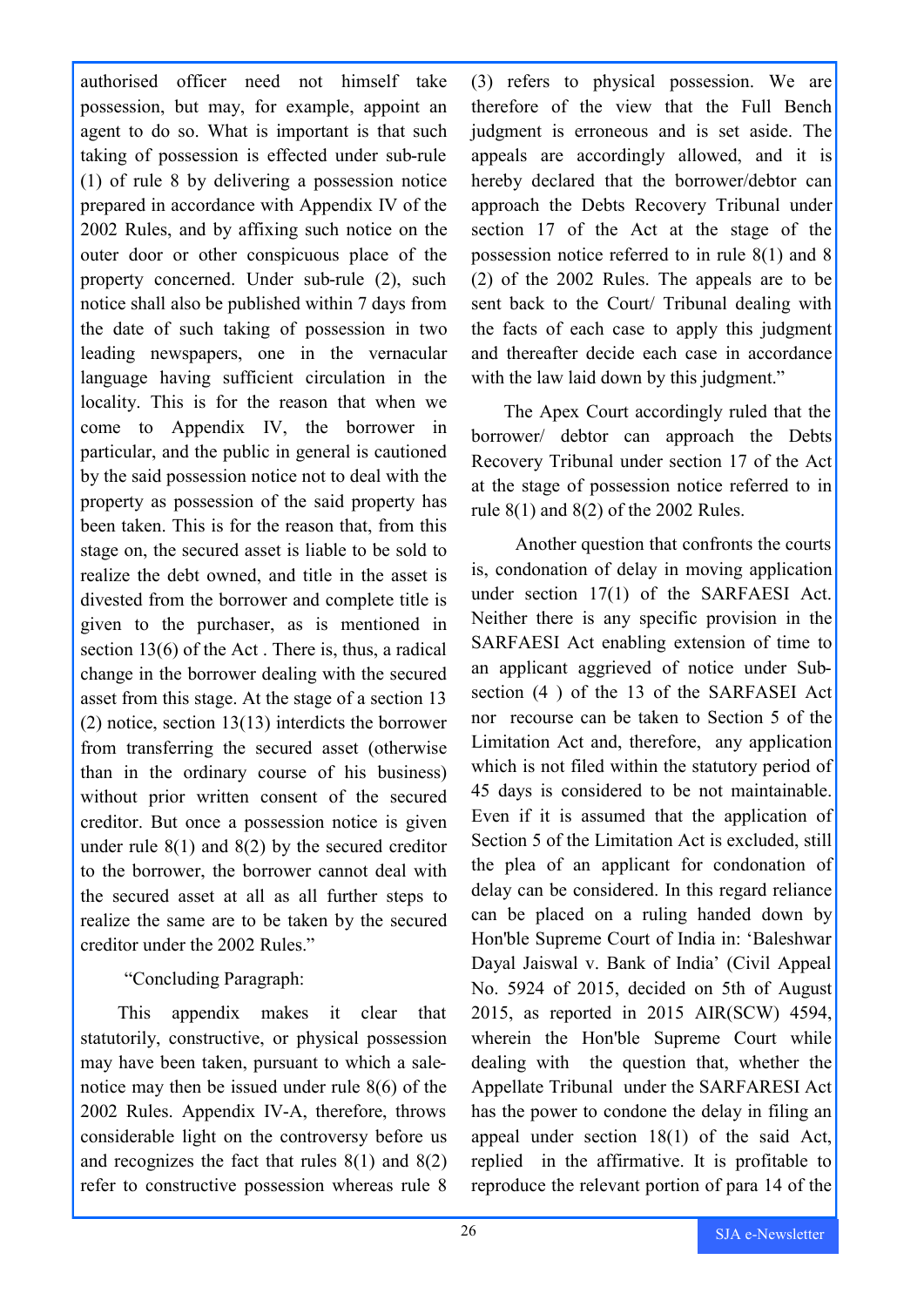#### ruling, as under:

"14..... We are also in agreement with the principle that even though Section 5 of the Limitation act may be impliedly inapplicable, principle of Section 14 of the Limitation Act can be held to be applicable even if section 29 (2) of the Limitation Act does not apply, as laid down by this Court in: 'Consolidated Engineering Enterprises v. Principal Secretary Irrigation Department' [(2008) 7 SCC 169] and 'M.P. Steel Corporation v. Commissioner of Central Excise' [(2015) SCALE 505]."

 In view of the ratio of the ruling (supra), the Appellate Tribunal under the SARFARESI Act has the power to condone the delay in filing an appeal under Section 18(1) of the said Act (supra). Taking that into account, it needs no emphasis to observe that by analogy, court can condone the delay in of institution of an application, beyond 45 days, under section 17/17(1) of the SARFAESI Act.

#### **– Mr. Jatinder Singh Jamwal Additional District Judge, Kathua**

### **Principle of Lis pendens (Section 52 of the Transfer of Property Act)**

Lis pendens simply means that nothing new should be introduced in pending litigation.

Where a suit or proceeding is pending between two persons with respect to immovable property and one of the parties thereto sells, or otherwise transfers subject matter of litigation, then transferee will be bound by result of suit or proceeding, whether or not, he had notice of suit or proceeding. This rule is known as the rule of lis pendens. This rule affects the purchaser not because the pending suit or proceeding amounts to notice but because the law does not allow litigants to give to others pending the litigation any right to property in dispute so as to prejudice the other party.

Thus, the rule of lis pendens is based on

the necessity for final adjudication: It aims at prevention of multiplicity of suits or proceedings. A transaction entered in to during pendency of a suit cannot prejudice the interests of a party to suit who is not party to transaction. The object of the rule is to protect one of the parties to a litigation against act of the other.

The doctrine of lis pendens cannot be availed of by the transferor and it is really intended for the protection of the other party, that is the party in the suit other than the transferor.

Suits decreed exparte also falls within the scope of doctrine of lis pendens, provided they are not collusive. Compromise decree also falls within the scope of doctrine of lis pendens, provided compromise is not result of fraud.

The rule of lis pendens does not apply to a transfer by a person who subsequent to transfer is added as a party to the pending suit. A transfer by a person before he is made a party is not affected by rule of lis pendens.

It may be noted that the effect of the rule of lis pendens is not to invalidate or avoid the transfer, but to make it subject to the result of the litigation. This provision operates even if the transferee pendente lite had no notice of pending suit or proceeding at the time of transfer.

#### **Its essentials-**

In order to constitute a lis pendens, the following six elements must be present:

1.There should be a suit or a proceeding.

2.The suit or proceeding must be one in which a right to immovable property is directly and specifically in question.

3.The suit or proceeding must not be a collusive one.

4.The suit or proceeding must be pending.

5. The property directly and specifically in question in the suit must be transferred during such pendency.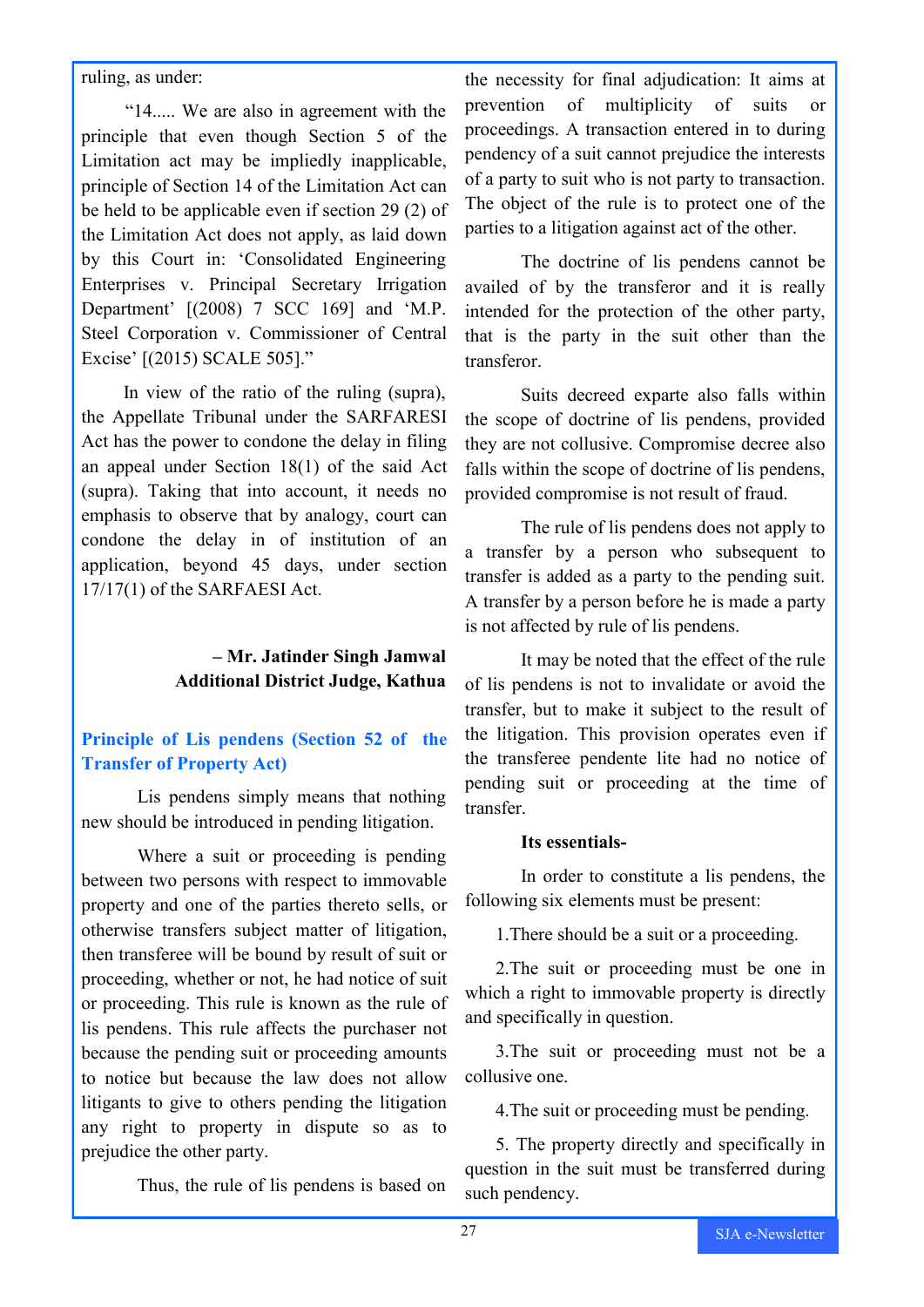#### **Pending litigation-**

The pendency continues from the time the plaint is presented to the proper court till it is finally disposed of, and complete satisfaction or discharge of the decree is either obtained or has become unobtainable.

It may be noted here that pendency of suit must be in competent court in India. The reason behind this rule is that in foreign court, not only the procedure, but even the remedy may be different from that prevailing in India.

#### **Bonafide litigation-**

The suit or proceeding must not be collusive.

#### **Right to property must be in dispute-**

The right to an immovable property must be directly and specifically in issue in the suit or proceeding. This will happen in a suit for specific performance of contract to transfer immovable property.

#### **Transfer during pendency of litigation only-**

For the purpose of this doctrine, the transfer must be made only during pendency of suit or proceeding. Naturally there a transfer before the suit will not be affected by lis pendens. It does not matter that the deed is registered after suit is filed, provided it was executed prior to its institution.

The decree of first court does not always put an end to the litigation. Therefore, even after dismissal of a suit, a purchaser is subject to lis pendens if an appeal is thereafter fled. Thus, the rule of lis pendens applies to a transfer made after decree of the court but before filing of an appeal.

#### **– Mr. Mohammad Ashraf Bhat Sub-Judge, Bijbehara**

#### **(Guest Column)**

### **FROM A SUB-JUDGE TO A JUDGE OF THE SUPREME COURT : JUSTICE R.S.SARKARIA**

Many start their career as a lawyer. Some after some time choose to join the District Judiciary. In due course of time, some get elevated to the High Court. Rarely, one goes to the summit court. It would not be wrong to say, only in the rarest of the rare cases. During the last 70 years, in this region, only three names come to my mind who reached the apex court of the country; JJ Ranjit Singh Sarkaria, H.R. Khanna and A.D. Koshal. Justice H.R. Khanna from the District Judiciary would have been in the normal circumstances the Chief Justice of India. He was superseded. He resigned as the senior most judge of the Supreme Court. A lot has been written about his long journey. JJ. Sarkaria and Koshal retired as Judges of the Supreme Court. In this piece, I intend mapping up the hugely contributory journey of Justice R.S. Sarkaria. A journey multifaceted. Inspiring and motivating. Many lessons to be learned. The present generation of judges does not seem to know how much Justice Sarkaria contributed. He had retired from the Supreme Court almost four decades back. It is firmly believed that our Judges must be given a peep into the meaningful journey of Justice Sarkaria.

Justice R.S. Sarkaria was born on January 16, 1916. In a highly educated family. He graduated from Government College, Lahore in 1936. Graduated-in-Law from the University Law College, Lahore during 1937-39. He practiced at Patiala as Pleader and thereafter as Advocate of the Patiala High Court (1940-43). He joined Patiala Judicial Service as Sub-Judge in 1943. He came to PEPSU Judicial Service from 1948-1951. He was in the superior judicial service of PEPSU from 1951-1956 and that of Punjab from 1956-1962. He remained on deputation as Registrar, Punjab High Court during 1962-1967. Therefore, he remained with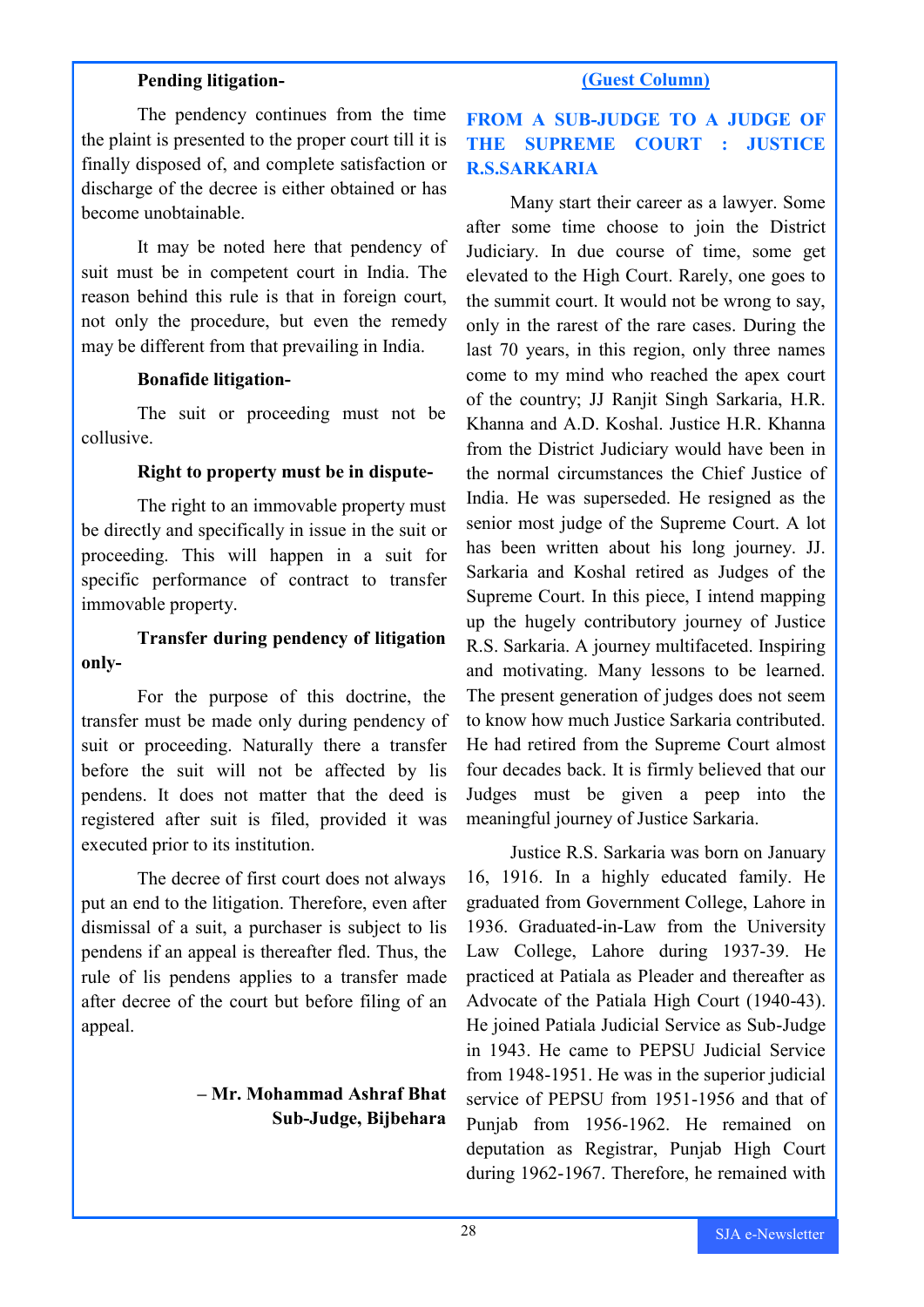the District Judiciary at different levels for almost 24 years. He was elevated as a Judge of Punjab High Court on June 13, 1967. He was elevated as Judge of the Supreme Court of India on September 17, 1973. This means, he reached the Apex Court in a span of 6 years from being a Judge of the High Court. He did supersede his seniors in the High Court. He retired from the Supreme Court on January 15, 1981. He remained Judge of the Supreme Court for more than 7 years. The beauty of his journey is, he spent more time in the summit court than in the High Court.

He started his judicial career at the threshold as sub-judge. It would be appropriate to mention some special qualities which made him from being a good to a great judge. As sessions judge in Patiala, he had to try a corruption case of the richest landlord of the State. The landlord wielded great influence. K.M. Munshi was engaged to defend the accused. A.S. Sarkaria, the father of Sessions Judge Sarkaria happened to mention the name of the accused. The sessions judge (Sarkaria) went inside. He wrote his resignation letter. It was handed over to his father. The father could see that his son was very upset. He tore the letter. He expressed his apology. Their relationship remained cold for a few months. This incident speaks of the sensitivity of Justice Sarkaria. The parents and the elders have to play a very positive role particularly during the initial years of judicial officers/judges. This is something what needs to be nurtured in their minds.

Justice Sarkaria was very popular with the Bar both at Chandigarh and New Delhi. He enjoyed the most cordial relationship with the Bar. His courtesy and humility were exemplary both in and outside the court. He always kept his cool. He would even tolerate an irritating remark by the counsel with a smile. His smile would convey much more than a harsh word from him. Justice Sarkaria was a knowledgeable and a scholarly judge. In a meeting of judges and lawyers, a senior advocate of the Supreme Court

remarked: "Seldom has a judge of this caliber, particularly in criminal law, adorned the bench". His clarity of mind, thought process and grip over the language were unique. It would be highly educative to make reference to some of his quotable quotes from different judgments in the Supreme Court:

"Human judgment is fallible and a judicial officer is no exception. Consequently, so long as a judicial officer in the discharge of his official duties, acts in good faith and without any motive to defeat, obstruct or interfere with the due course of justice, the courts will not, as a rule, punish him for a 'criminal contempt'".

S. Abdul Karim v. M.K. Prakash (1976)

2. "The audi alteram partem rule,……. is a very flexible, malleable and adaptable concept of natural justice.

Swadeshi Cotton Mills v. Union of India (1981)

"A wooden equality as between all classes of employees regardless of qualifications, kind of jobs, nature of responsibility and performance of the employees is not intended, nor is it practicable if the administration is to run". South Central Rly. v. A.V.R.Siddhantti (1974)

"Retreading of old tyres is just like resoling of old shoes. Just as resoling of old shoes does not produce a commercially different entity having a different identity, so from retreading no new or distinct article emerges. The old tyre retains its basic structure and identity". P.C. Cheriyan v. Barfi Devi (1980)

"The prefix 'undue' indicates that there must be some abuse of influence. 'Undue influence' is used in contra-distinction to 'proper influence'".

Bachan Singh v. Prithvi Singh (1975)

"Legal proof is not necessarily perfect proof; often it is nothing more than a prudent